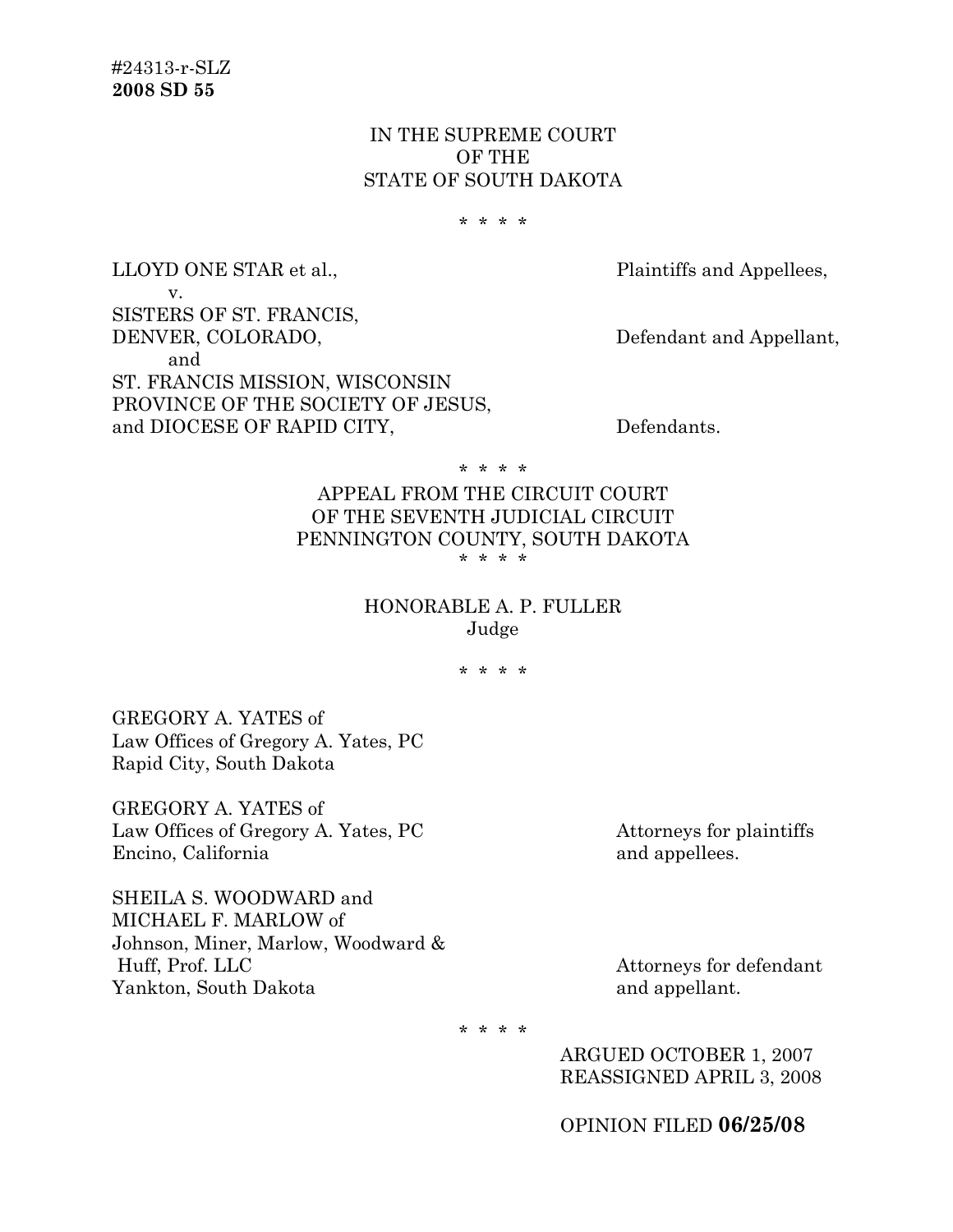ZINTER, Justice (on reassignment).

[¶1.] Lloyd One Star and Marian Sorace brought this suit against a boarding school and various religious entities for physical and sexual abuse allegedly perpetrated by members of the entities who worked at the school. The suit was predicated on theories of breach of fiduciary duty, negligence, and vicarious liability. One entity, Sisters of St. Francis, Denver, Colorado (Sisters), moved for summary judgment on the statute of limitations. The circuit court denied the motion and we granted Sisters' petition for an intermediate appeal. We reverse.

I

[¶2.] One Star attended the St. Francis Mission School on the Rosebud Indian Reservation from 1963 until 1970. Sorace, One Star's older sister, attended the school from 1960 until 1971. One Star and Sorace allege that during the course of their attendance they were subjected to sexual, physical, and emotional abuse by priests, brothers, and sisters who operated or worked at the school. For a number of years, One Star and Sorace remained silent about the abuse, claiming that at the time, they were threatened that if they disclosed it to anyone, they or their families would be humiliated, denied food, or otherwise harmed.

[¶3.] In 2001, One Star responded to an advertisement in a newspaper seeking information on abuse suffered by former boarding students at the school. One Star's letter acknowledged the abuse and its effect upon him. In pertinent part, he wrote:

> I am a 44 year old man, and the boarding school experiences have been locked up inside me all these years. I know that what was done to me there affected me in a bad way during my whole life, especially in my relationship with my family members, then

> > -1-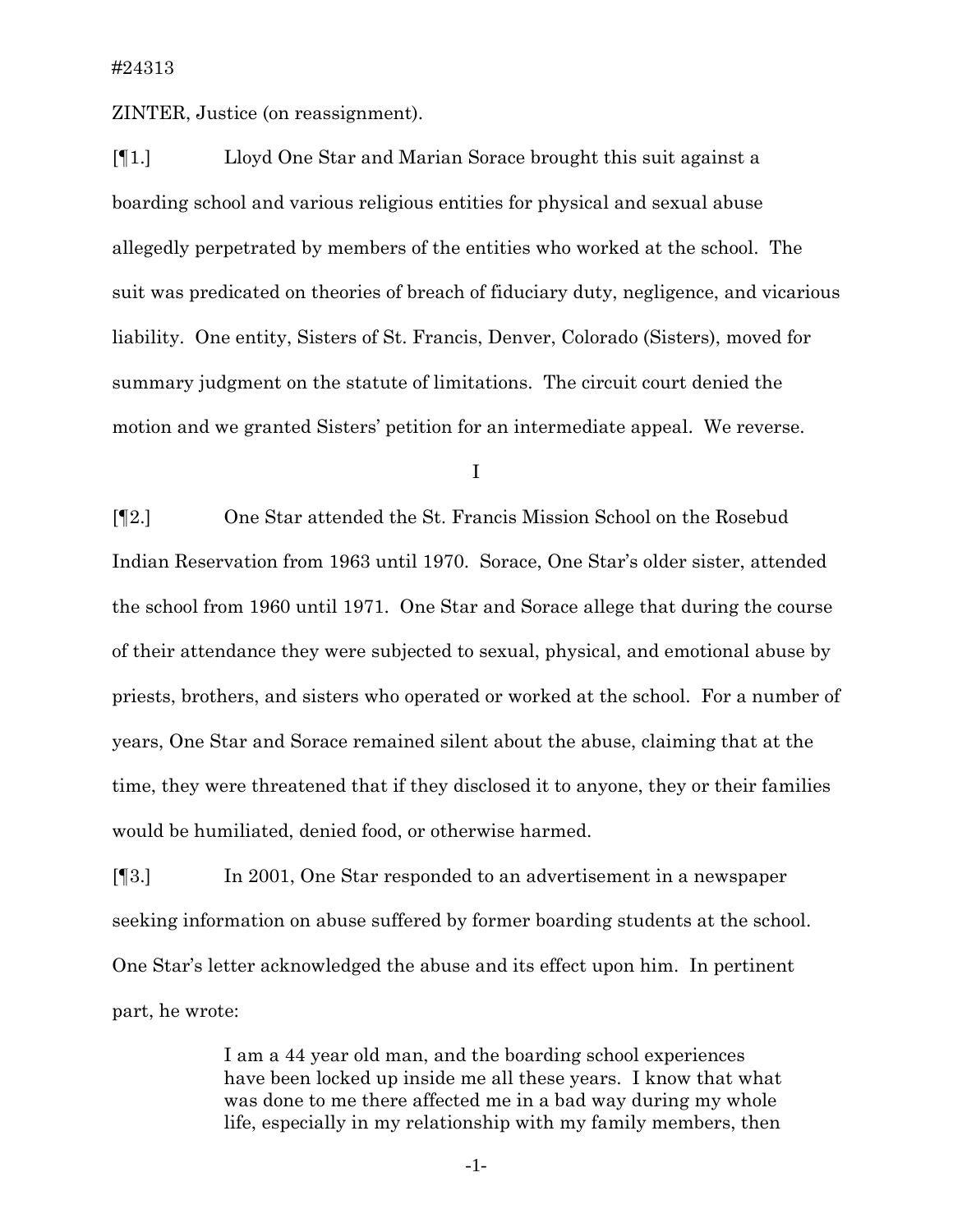with my own sons, my wife, my general outlook in life, my relationship with Tunkasila, my self esteem, and the selfmedicating during the years when only excessive use of alcohol eased the pain and inner turmoil.

The letter explained in detail the alleged acts of physical and sexual abuse perpetrated upon him and other students. He also identified the alleged perpetrators of the abuse. The letter concluded acknowledging the effects of the abuse:

> I am a Lakota man. Three years ago, the Rosebud Sioux Tribe had the bringing out ceremony, in which the chief's bonnet, which I inherited from my ancestors, was placed on my head. This is a big responsibility, and I can see how the long term effects of the sexual and physical abuse I endured in the early years of my life, and which I have described to you in this account, still have their affects on me personally, and on my interaction with the people. I'm glad about what you're doing, and I want to support you. You have my story now.

[¶4.] Sorace also realized the effects of the alleged abuse several years before filing suit. Sorace suffered from anger management issues throughout her life. In 1995, her boyfriend, Archie Beauvais, suggested that she see a counselor about her problems. She subsequently began counseling with Ron Oney. During counseling, Oney asked Sorace if she had been sexually abused, and Sorace informed him that she did not recall at that time. Shortly thereafter Sorace stopped the counseling sessions. Later that year, however, Sorace conversed with a girl who had been sexually abused. During this conversation, Sorace's memory of her abuse was revived. Sorace described the revival in her deposition:

> And as I was sitting there, I started to talk about me. And I said, you know what? I said, when I was little, I said, Brother Chapman – there was a brother at St. Francis Indian School – and I was telling her, it was coming out of me . . . . I said, this

> > -2-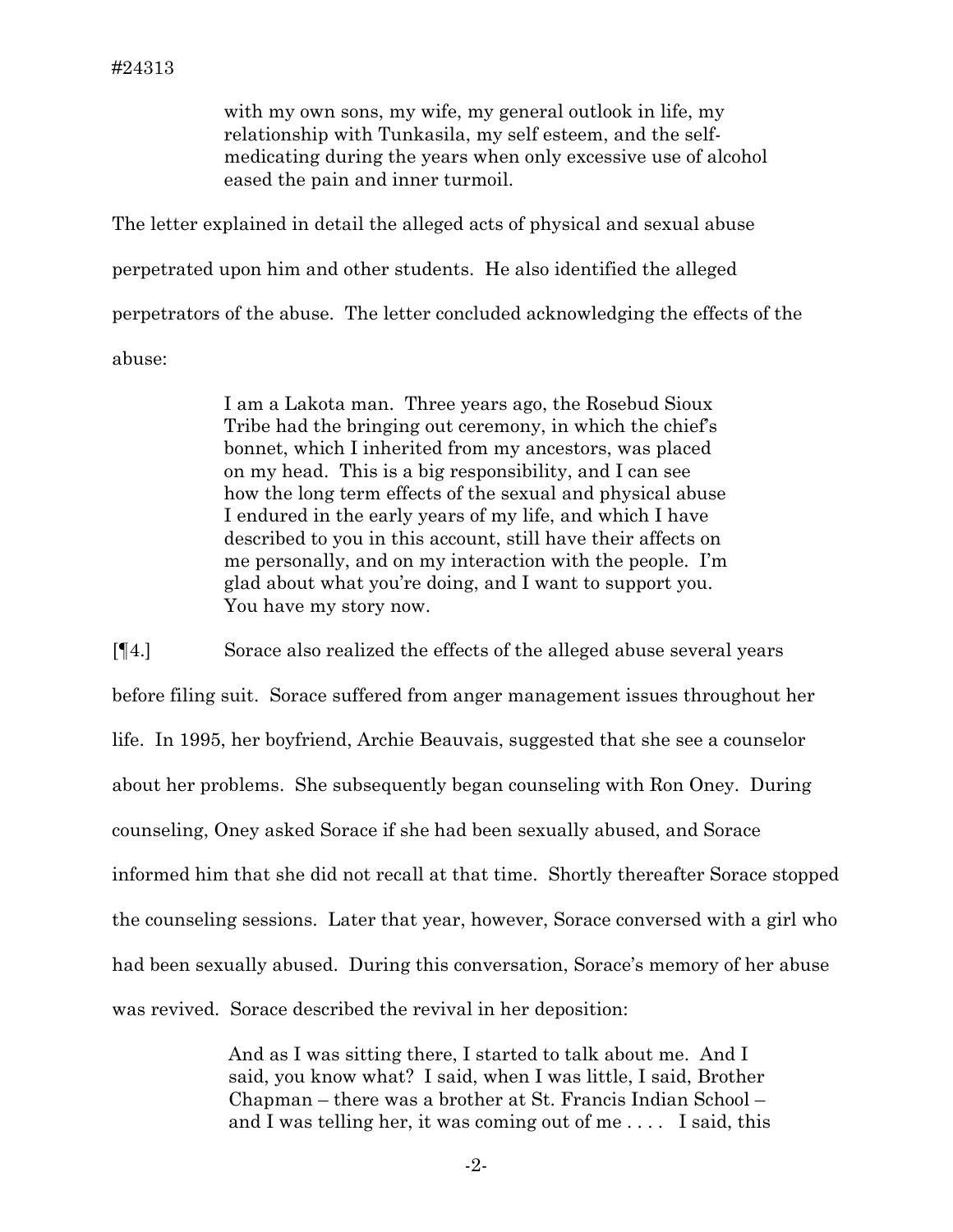is the first time I'm remembering something. And she goes, you were sexually abused? I said, yeah.

[¶5.] After informing Beauvais that she then recalled the abuse, Beauvais

advised Sorace to call Ron Oney again and resume counseling for her anger

problems. Sorace called Oney. She testified in her deposition that her subsequent

conversations with Beauvais and Oney involved the following discussions of the

abuse, its relationship to her problems, and her follow-up to treat those problems:

Q: [Y]our answers to interrogatories that you gave us before said that in 1995 you told Ron [Oney] that you had been sexually abused.

A: Okay. So then after I went to Ron [Oney] I did not go back to him and when – when [Beauvais] told me to go to counseling, that was about that time. . . . And so when I left I went to [Beauvais's] house and I told him, I said, guess what I remembered today? And he said, what, and he said – so I said – I didn't want to tell him. I didn't want to tell [Beauvais] because I lied to him and said – because he asked me one time about my anger and he said were you ever sexually abused when you were little, and I said no because I just – you know, I wanted to be with [Beauvais] and at that time I didn't remember anyway, but when I told him he said, remember when I was asking you and you told me no?

I said, yes, because I didn't remember then but I do now. That's why I'm here telling you. And he said, well, the next thing you need to do is call Ron Oney[, the counselor,] in Rapid City and tell him.

So I told Ron [Oney] and he said good. He said that's what – that's what – *that's what I was trying to get out of you, and I never went back to him*.

. . . .

Q: So in [19]95, when you remembered, when you were talking to this young lady . . . and *you called Ron Oney and he said that's what I was trying to get at, that's what I was trying to figure out your anger and those things,* is that what he told you?

*A: Uh-huh, and then I never went back to him*, and so three –three months later he calls [Beauvais] and asks – has asked [Beauvais] how I was doing. *And [Beauvais] said, well, you know, she's still an angry*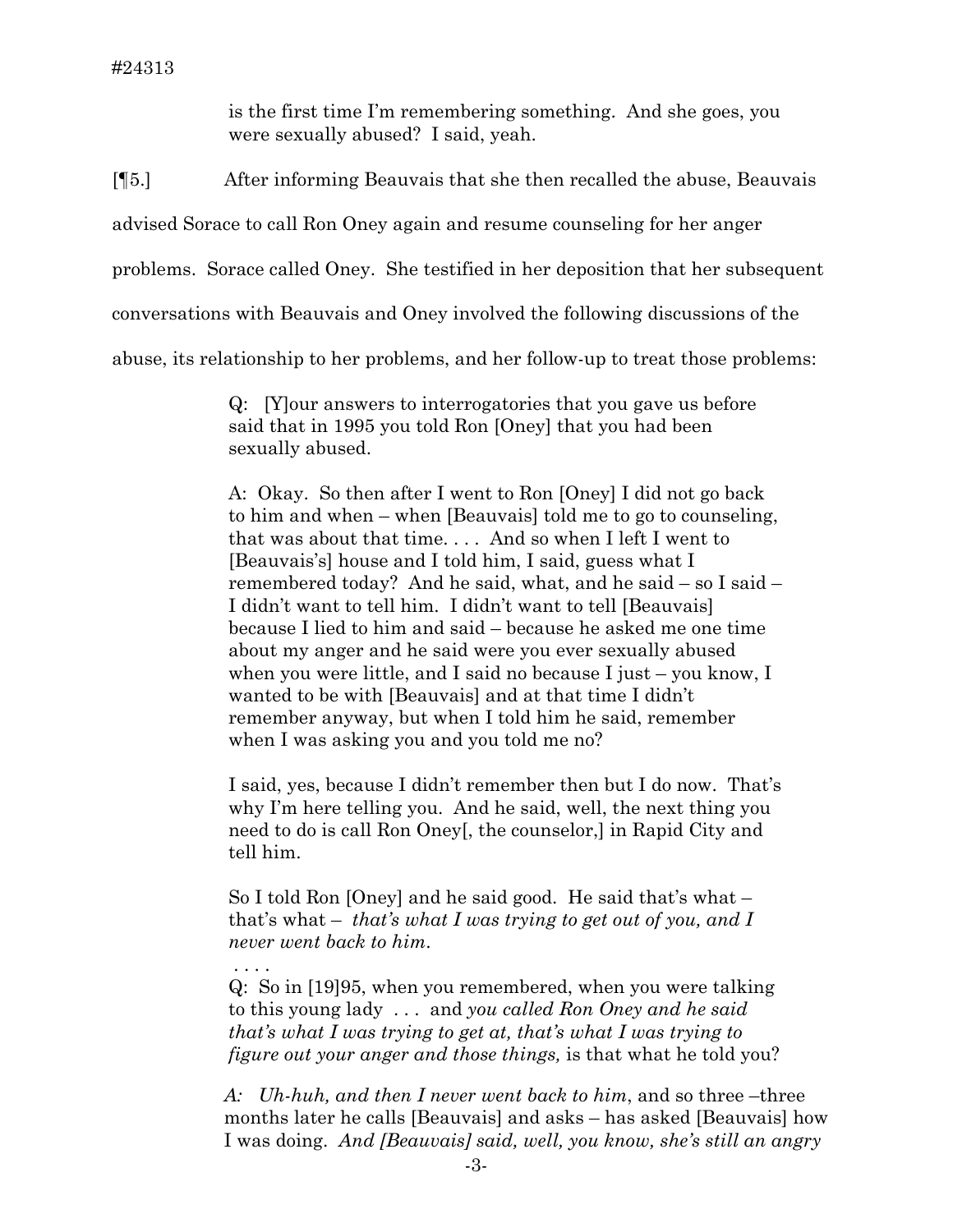*woman. She's still an angry lady, and Ron [Oney] was trying to have him talk to me to go back to him, but I couldn't – I couldn't pay for the ninety bucks a session, you know.*

(Emphasis added.)

[¶6.] Although neither One Star nor Sorace commenced this suit within three years of these events, on April 10, 2003, a class action entitled *Sherwyn Zephier, et al. v. United States of America*, United States Court of Federal Claims, Case No. 03-768, was filed on behalf of Native American children who were allegedly abused at Roman Catholic boarding schools. One Star was a named plaintiff in the action; Sorace was not. On November 1, 2004, the class action was dismissed for failure to exhaust administrative remedies.

[¶7.] In June 2004, prior to dismissal of *Zephier*, One Star and Sorace filed this suit against the following entities: St. Francis Mission; Wisconsin Province for the Society of Jesus; Diocese of Rapid City; and Sisters. Although the complaint was filed in 2004, Sisters was not served with the summons until July 11, 2005.

[¶8.] Following discovery, Sisters moved for summary judgment arguing that One Star and Sorace failed to file suit within the statute of limitations provided in SDCL 26-10-25. The circuit court denied the motion without opinion. This Court granted Sisters' petition for an intermediate appeal to consider the following issues:

> Whether One Star and Soraces' action was timely commenced under SDCL 26-10-25.

Whether the statute of limitations was tolled by the class action filed against the United States.

Whether the statute of limitations was tolled by fraudulent concealment.

-4-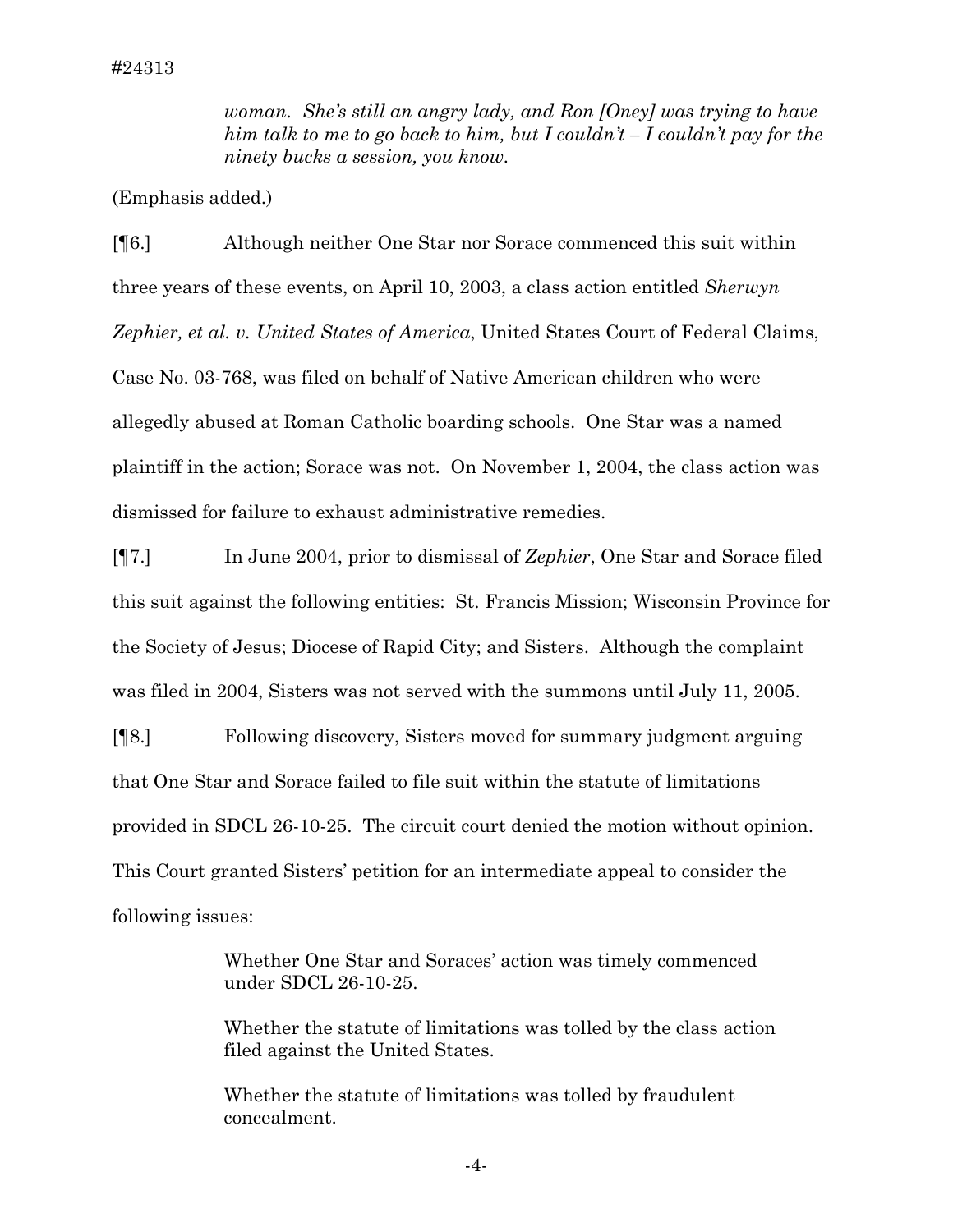$\overline{a}$ 

Whether the statute of limitations was tolled under the doctrine of estoppel by duress.

[¶9.] "Under our familiar standard of review in summary judgment cases, we decide only whether genuine issues of material fact exist and whether the law was correctly applied." Bordeaux v. Shannon County Sch., 2005 SD 117, ¶11, 707 NW2d 123, 126. This Court views the evidence most favorably to the non-moving party and the burden of proof is on the moving party to show that there are no genuine issues of material fact. Wulf v. Senst, 2003 SD 105, ¶17, 669 NW2d 135, 141. Although we often distinguish between the moving and nonmoving party in referring to the parties' summary judgment burdens, the more precise inquiry looks to who will carry the burden of proof on the claim or defense at trial. Entry of summary judgment is mandated against a party who fails to make a showing sufficient to establish the existence of an element essential to that party's case, and on which that party will bear the burden of proof at trial. *See* Celotex Corp. v. Catrett, 477 US 317, 322-23, 106 SCt 2548, 2552, 91 LEd2d 265, 273 (1986).[1](#page-5-0)

II

[¶10.] SDCL 26-10-25 establishes the time in which a civil action arising out of childhood sexual abuse must be brought.

> Any civil action based on intentional conduct brought by any person for recovery of damages for injury suffered as

<span id="page-5-0"></span><sup>1.</sup> We recognized this distinction in *Bordeaux*, stating, "those resisting summary judgment must show that they will be able to place sufficient evidence in the record at trial to support findings on all the elements on which they have the burden of proof." *Bordeaux*, 2005 SD 117, ¶14, 707 NW2d at 127 (quoting Chem-Age Indus., Inc. v. Glover, 2002 SD 122, ¶18, 652 NW2d 756, 765 (citation omitted)).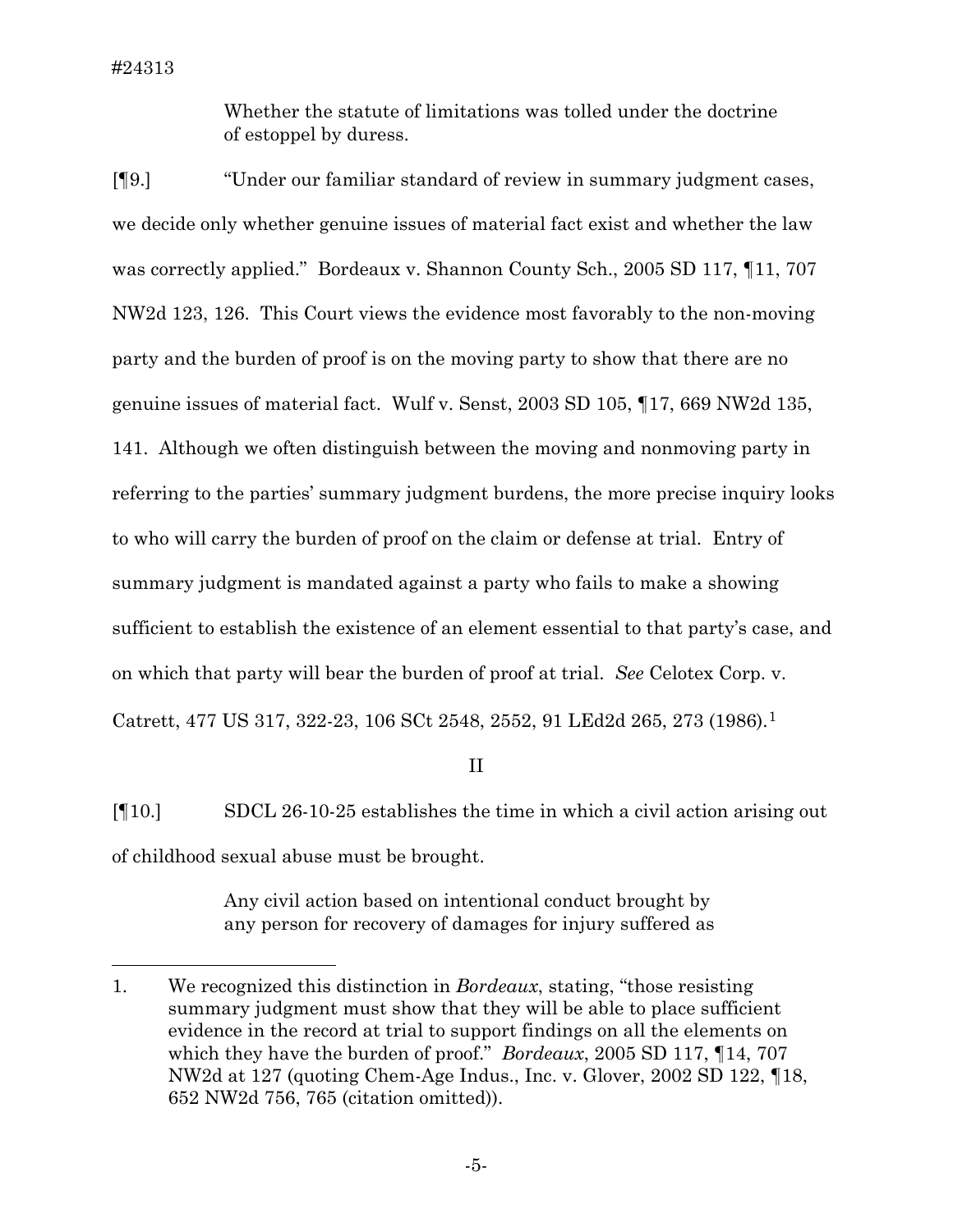a result of childhood sexual abuse shall be commenced within three years of the act alleged to have caused the injury or condition, or three years of the time the victim discovered or reasonably should have discovered that the injury or condition was caused by the act, whichever period expires later.

[¶11.] In this case there is no dispute that although the acts of abuse occurred decades ago, One Star and Sorace became aware of the abuse more than three years before filing suit. They argue, however, that their claims did not accrue until 2002, because they claim that until that time they had not discovered the connection between the abuse and the effect that it had on them. Sisters respond that One Star's letter and Sorace's deposition reflect that each of them was aware of the causal relationship between the abuse and its effect on them for more than three years before they filed suit. Therefore, Sisters contend that it presumptively established that Plaintiffs commenced their suit outside the statute of limitations. Sisters further contend that having made a presumptive showing that the suit was untimely, One Star and Sorace failed to satisfy their responsive burden of identifying any facts creating a material issue of entitlement to an exception to the statute of limitations. We agree with Sisters.

[¶12.] In considering summary judgment on a statute of limitations defense, the burden of production shifts:

> When faced with "'a summary judgment motion where the defendant asserts the statute of limitations as a bar to the action and presumptively establishes the defense by showing the case was brought beyond the statutory period, the burden shifts to the plaintiff to establish the existence of material facts in avoidance of the statute of limitations[.]'" . . . Generally, a statute of limitations question is left for the jury; however, "'[d]eciding what constitutes accrual of a cause of action'" is a question of law and reviewed de novo. In reviewing under this

> > -6-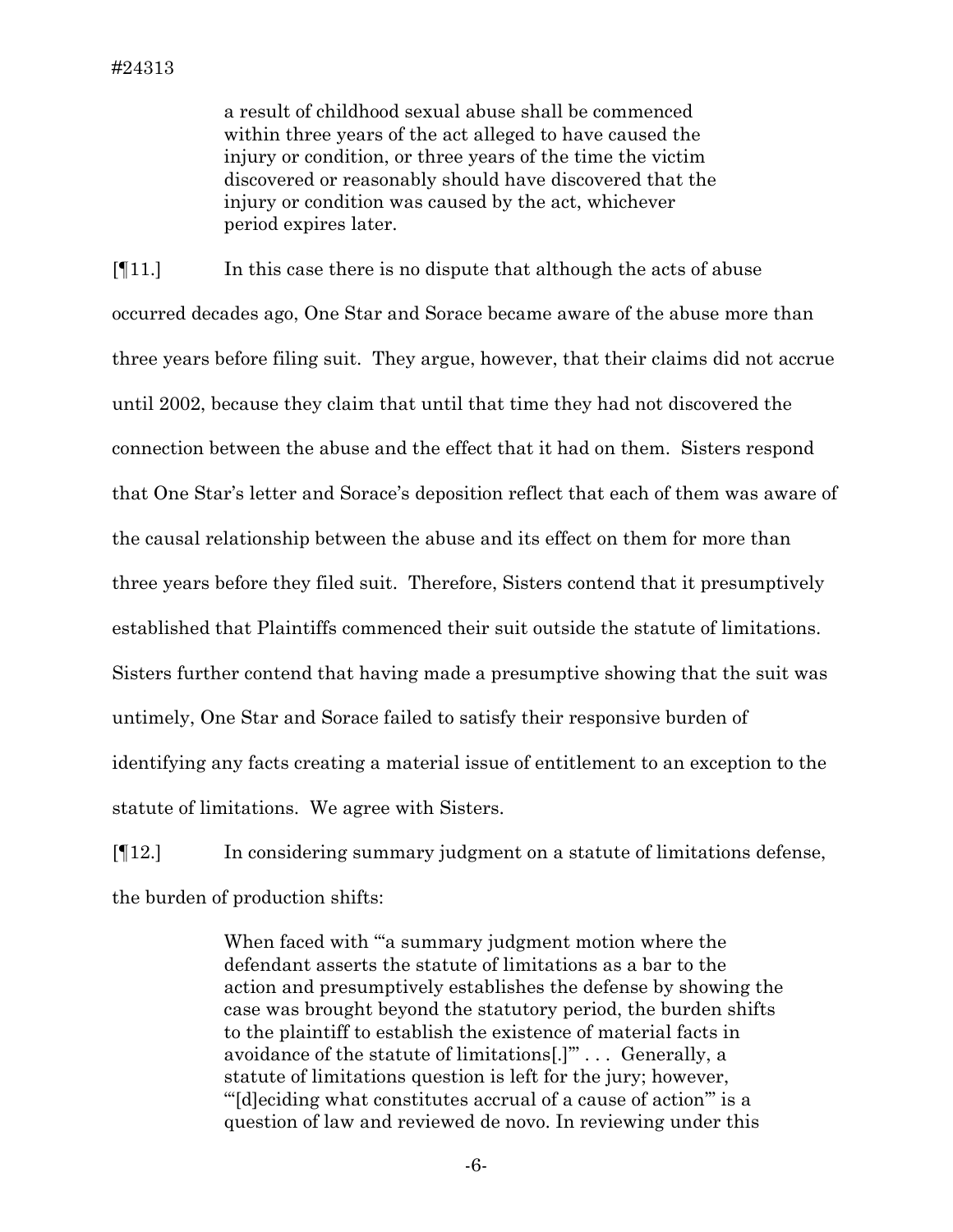#24313

standard, "[w]e give no deference to the trial court's conclusions of law."

Peterson v. Hohm, 2000 SD 27, ¶¶7-8, 607 NW2d 8, 10-11 (citations omitted). *See also* Conway v. Conway, 487 NW2d 21, 23 (SD 1992). Thus, we must first determine what constitutes accrual of a cause of action under SDCL 26-10-25. Then, we must determine whether the parties satisfied their respective summary judgment burdens on this defense.

[¶13.] With respect to accrual, there is no dispute that both Plaintiffs discovered the alleged abuse more than three years before filing suit. SDCL 26-10- 25, however, may delay the accrual until a plaintiff reasonably should have discovered the causal connection between the alleged abuse and the plaintiff's injury. Therefore, we agree with One Star and Sorace that, under this statute, discovery of the injuries alone is not sufficient to start the running of the statute. Rather, there must also be discovery of some tie linking the acts of abuse to an injury; i.e., "that the injury or condition was caused by the act." SDCL 26-10-25.

[¶14.] In *Stratmeyer v. Stratmeyer*, 1997 SD 97, 567 NW2d 220, in the course of discussing the retroactivity of SDCL 26-10-25, we cited *Hammer v. Hammer*, 418 NW2d 23 (WisCtApp 1987), which discussed when a cause of action for childhood sex abuse accrues at common law:

> Sexual abuse at an early age prompts involuntary coping mechanisms which may prevent victims from making the causal connection between the abuse they suffered as children and the psychological problems they experience as adults.

[A] cause of action does not necessarily accrue when the first manifestations of injury occur. The claimant has leeway to not start an action until she

-7-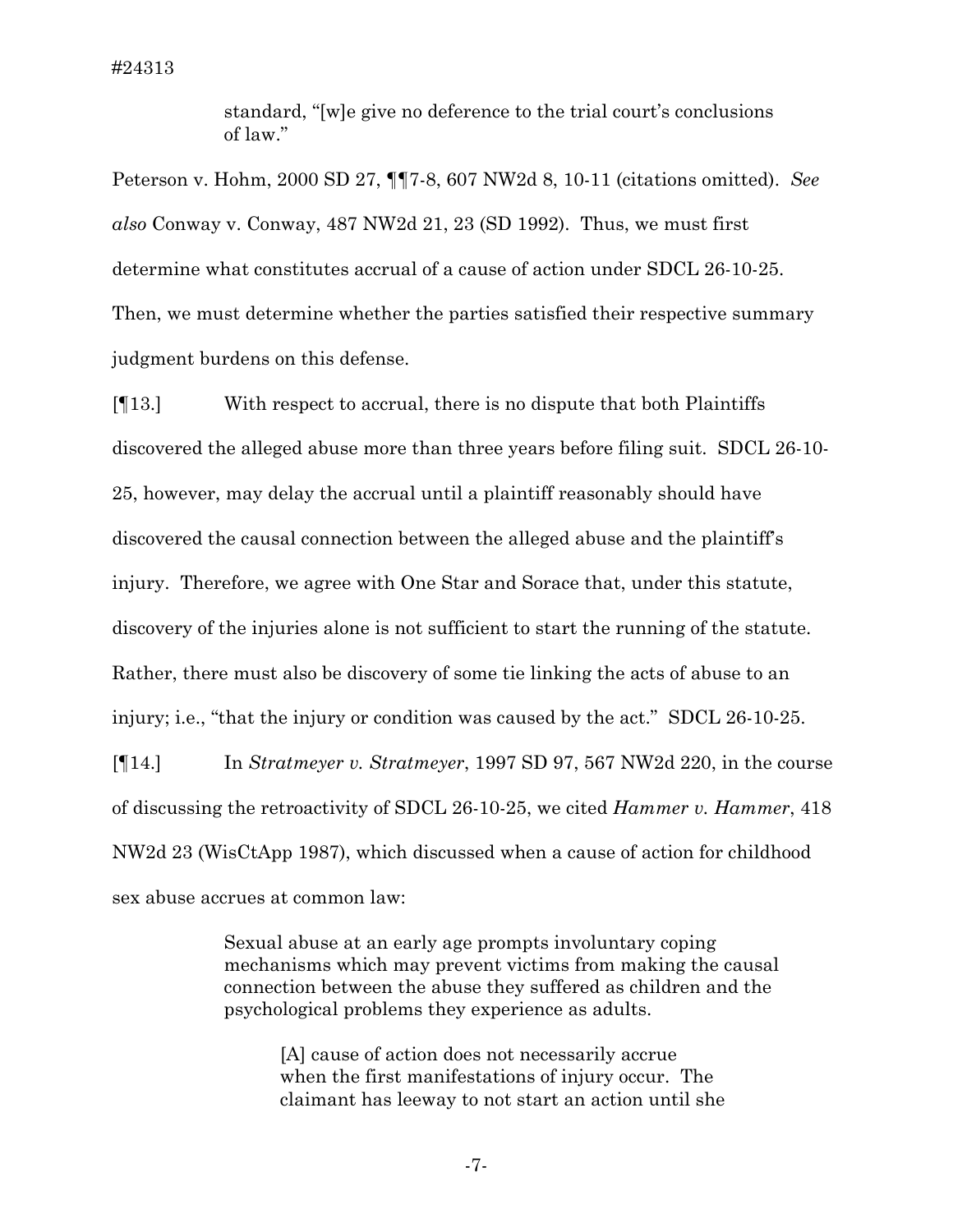knows more about the injury and its probable cause.

The policy justification for applying the statute of limitations to protect defendants from the threat of liability for deeds in the past is unpersuasive in incestuous abuse cases. . . . Further, the injustice of barring meritorious claims before the claimant knows of the injury outweighs the threat of stale or fraudulent actions.

*Stratmeyer*, 1997 SD 97, ¶19, 567 NW2d at 224 (quoting *Hammer*, 418 NW2d at 27).

[¶15.] One Star and Sorace contend that under *Stratmeyer*-*Hammer,* their causes of action did not accrue until they were fully aware of all of their injuries. It should be noted, however, that the issue in *Stratmeyer* was limited to whether SDCL 26-10-25 should be applied retroactively, and *Stratmeyer* did not determine when a cause of action accrues under SDCL 26-10-25. More importantly, the *Hammer* rule, as clarified by the Wisconsin Supreme Court, specifically rejects One Star and Sorace's full extent of the injuries argument. In *Pritzlaff v. Archdiocese of Milwaukee,* 194 Wis2d 302, 533 NW2d 780 (1995), the Wisconsin Supreme Court clarified *Hammer*, holding that under this type of childhood sex abuse discovery rule, a plaintiff may not delay commencement of an action until the full extent of the injury is known. Rather, a discovery statute of limitations accrues as soon as a plaintiff obtains sufficient evidence that a wrong has indeed been committed by an identified person. *Id.* at 320-21, 533 NW2d at 787.

[¶16.] This Court has also rejected Plaintiffs' "full extent of the injuries" argument under a discovery statute of limitations. In *Strassburg v. Citizens State Bank*, 1998 SD 72, 581 NW2d 510, we considered the time of accrual under a discovery statute (SDCL 15-2-13) in a situation where a plaintiff accused a bank of

-8-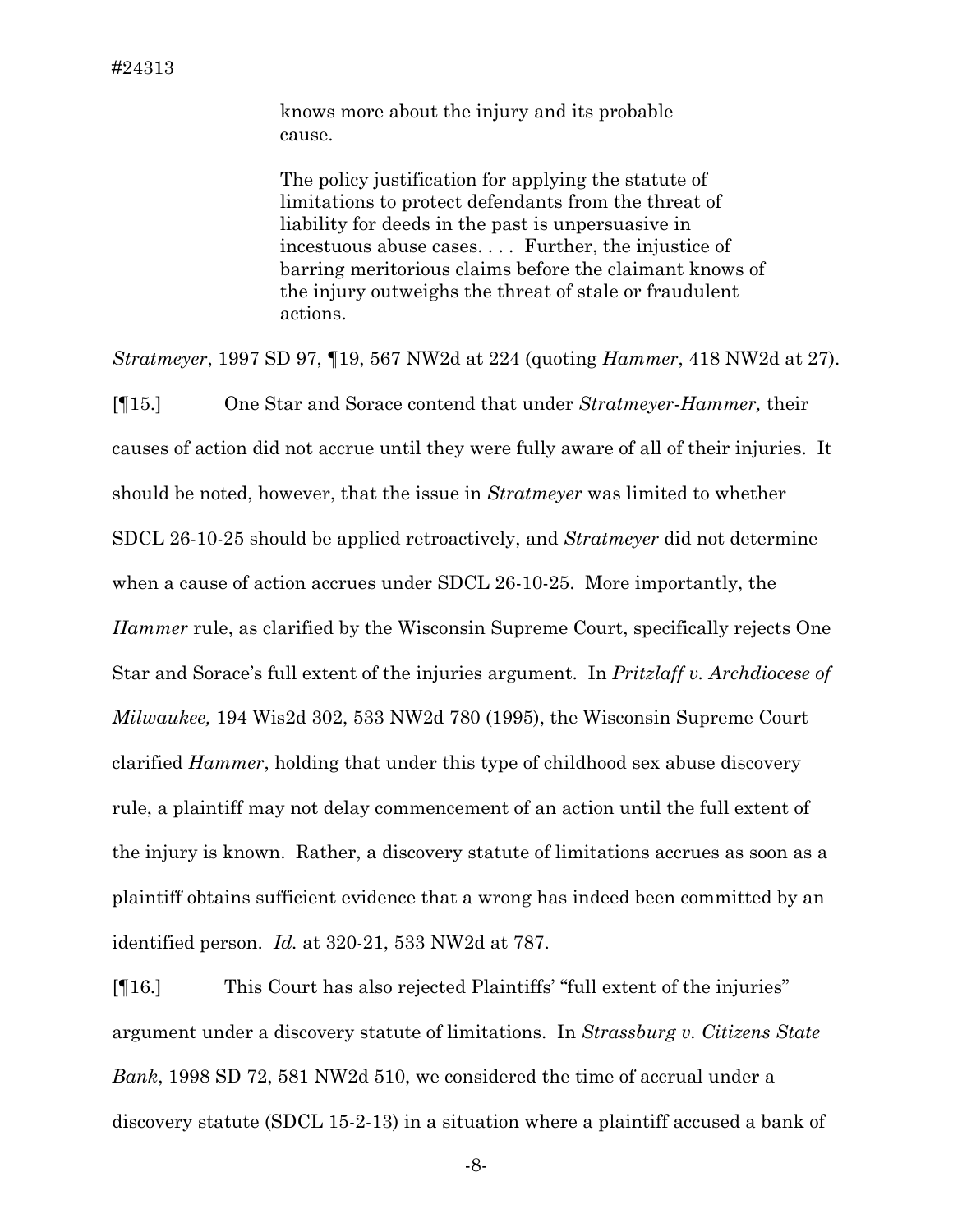$\overline{a}$ 

conversion in connection with the bank's setoff against the plaintiff's account. In 1985, the bank admitted it had setoff funds, but not the amount plaintiff claimed. Despite knowledge of the 1985 setoff, the plaintiff did not sue the bank until a decade later, when he received information that the bank may have setoff a larger amount. In addressing accrual under discovery statutes, this Court noted that "[a] statute of limitations ordinarily begins to run when the plaintiff either has actual notice of a cause of action or is charged with notice." *Id.* ¶10, 581 NW2d at 514. Elaborating on being charged with notice, we stated, "[c]onstructive notice is notice imputed by the law to a person not having actual notice." *Id*. (citing SDCL 17-1-3). We explained, "[o]ne having actual notice of circumstances sufficient to put a prudent person on inquiry about 'a particular fact, and who omits to make such inquiry with reasonable diligence, is deemed to have constructive notice of the fact itself.'" *Id*. (citing SDCL 17-1-4). Therefore, we specifically stated: "Limitations periods will not abide indefinitely while those aggrieved discover all their damages." Id. <sup>¶</sup>11, 581 NW2d at 515. Instead, "[s]tatutes of limitations begin to [accrue] when plaintiffs first become aware of facts prompting a reasonably prudent person to seek information about the problem and its cause." *Id*. ¶13, 581 NW2d at 515.[2](#page-9-0)

[¶17.] These rules of accrual apply in childhood sex abuse cases involving statutes that delay the running of the statute until such time as a reasonable person should have discovered a causal connection between the abuse and the injury. In *Frideres v. Schiltz*, 113 F3d 897 (8thCir 1997), the plaintiff had some

<span id="page-9-0"></span><sup>2.</sup> Relying in part on *Woodroffe v. Hasenclever*, 540 NW2d 45, 48 (Iowa 1995), another childhood sexual abuse case.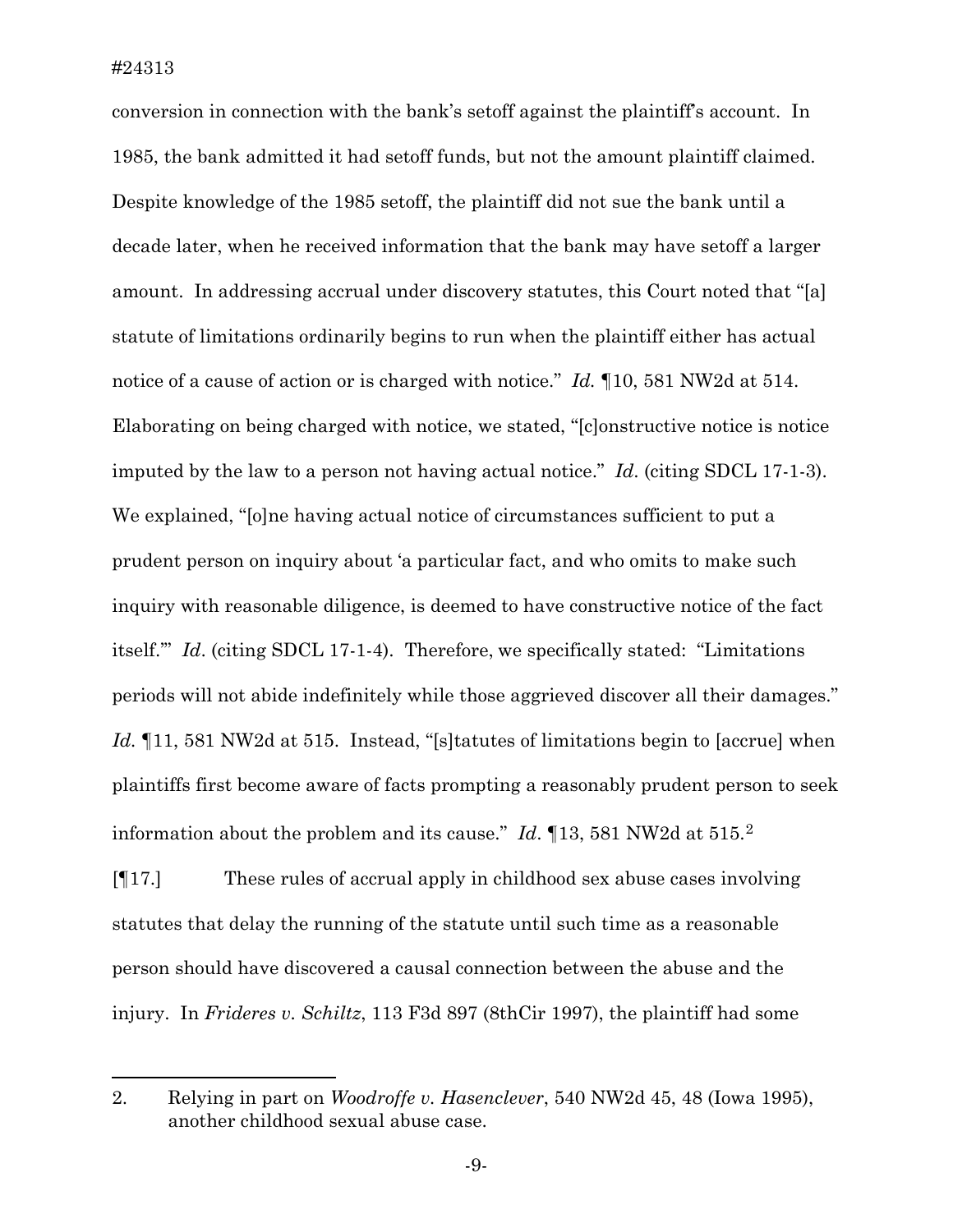memories of her childhood abuse, the last incident occurring in 1967. In 1982, she sought help from her family physician for depression, at which time the physician recommended that the plaintiff seek further professional help or try an antidepressant drug. In 1988, the plaintiff visited with her priest who also encouraged her to seek professional help for the difficulties she was experiencing as a result of the abuse. The plaintiff did not file suit until 1991. The court applied the same discovery rule, which allowed that plaintiff to bring suit within a prescribed period from the discovery of the connection between the abuse and the injuries. The Eighth Circuit concluded that given that plaintiff's knowledge of her prior sexual abuse, and in light of her conversations with the priest and physician, she "had enough knowledge linking the abuse and the resultant injuries . . . to put her on inquiry notice" of her cause of action. *Id*. at 899. The *Frideres* court explained:

> We agree with Frideres that mere knowledge of abuse will not necessarily start the running of the limitations period in every case. In this case, however, Frideres had enough knowledge linking the abuse and the resultant injuries, as evidenced by her visits to her family physician and priest in search of advice, to put her on inquiry notice more than two years prior to the commencement of this action. As the Supreme Court of Iowa stated, "'the statute of limitations begins to run when a plaintiff first becomes aware of facts that would prompt a reasonably prudent person to begin seeking information as to the problem and its cause.'" At that time, a person is charged with knowledge of facts that would have been disclosed by a reasonably diligent investigation. Because Frideres remembered the abuse and was aware of enough of its effects to seek help more than two years prior to the commencement of her action, her action is time barred.

*Id.* (citations omitted).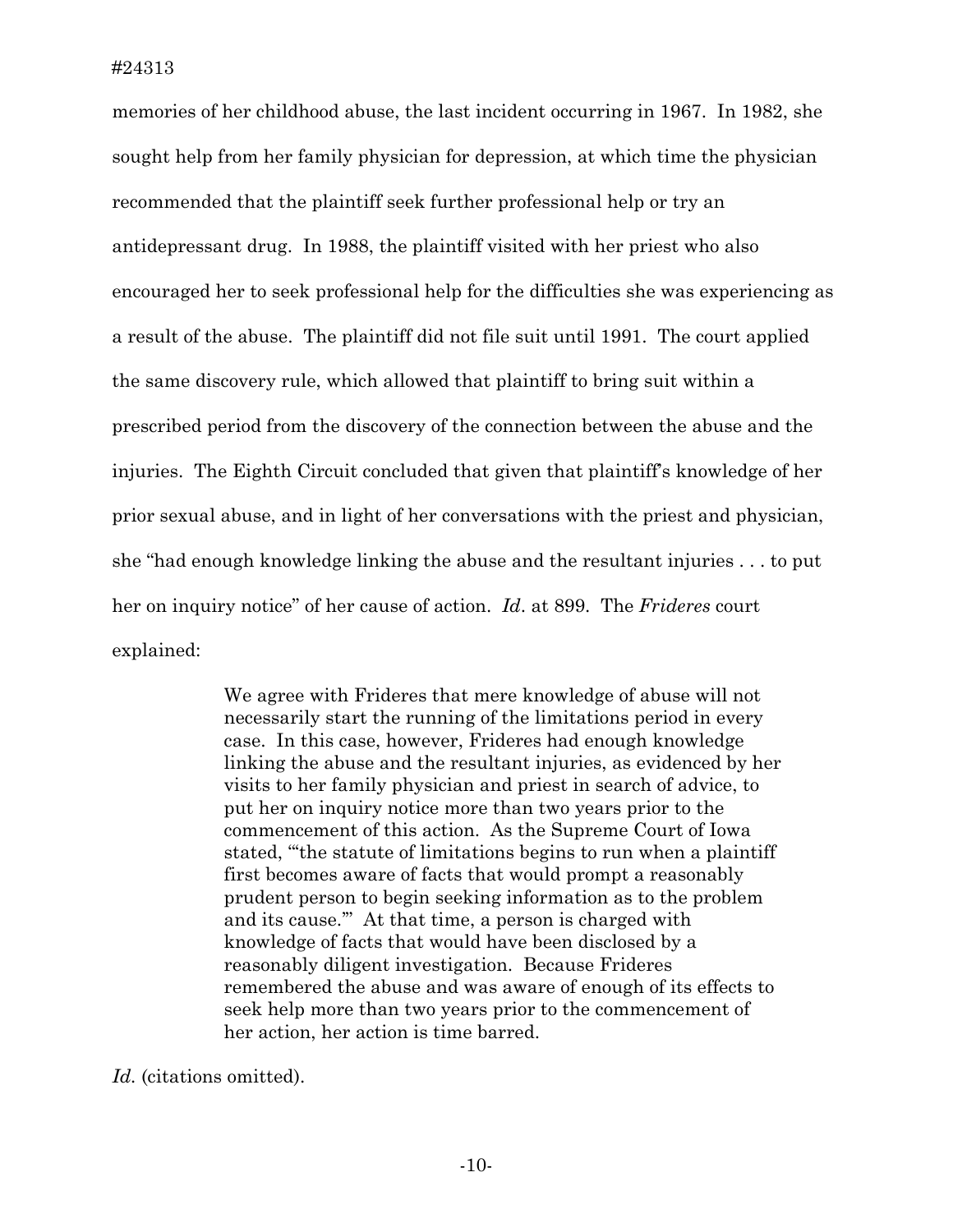#24313

[¶18.] Thus, a plaintiff under SDCL 26-10-25 need not be fully aware of all his or her injuries before the statute of limitations accrues. *Id*.; *Strassburg*, 1998 SD 72, ¶11, 581 NW2d at 515. *See also* Woodroffe v. Hasenclever, 540 NW2d 45, 46-49 (Iowa 1995). Rather, the statute accrues and the plaintiff is put on inquiry notice when facts come to light that would prompt a reasonably prudent person to seek out information regarding his or her injury or condition and its cause. *See Strassburg, Frideres,* and *Woodroffe*, *supra*. Therefore, our remaining questions are whether, under summary judgment standards, Sisters made its presumptive showing that Plaintiffs were on inquiry notice of their injuries more than three years prior to July 11, 2005; and if so, whether Plaintiffs satisfied their responsive burden of identifying facts creating a material issue of dispute concerning their failure to file suit within those three years.

[¶19.] With respect to One Star, Sisters presumptively established that One Star was on inquiry notice of the relationship between his condition and its cause when he responded to the newspaper advertisement in May of 2001. At that time, One Star wrote: "I know that what was done to me there affected me in a bad way during my whole life, especially in my relationship with my family members, then with my own sons, my wife, my general outlook in life, my relationship with Tunkasila, my self esteem. . . ." This response, together with the rest of his letter to the newspaper, presumptively established that he was on actual notice of the effects that the sexual abuse had on him by May of 2001.

[¶20.] Although the original complaint was filed in 2004, the suit against Sisters was not commenced until the summons was served on July 11, 2005. SDCL

-11-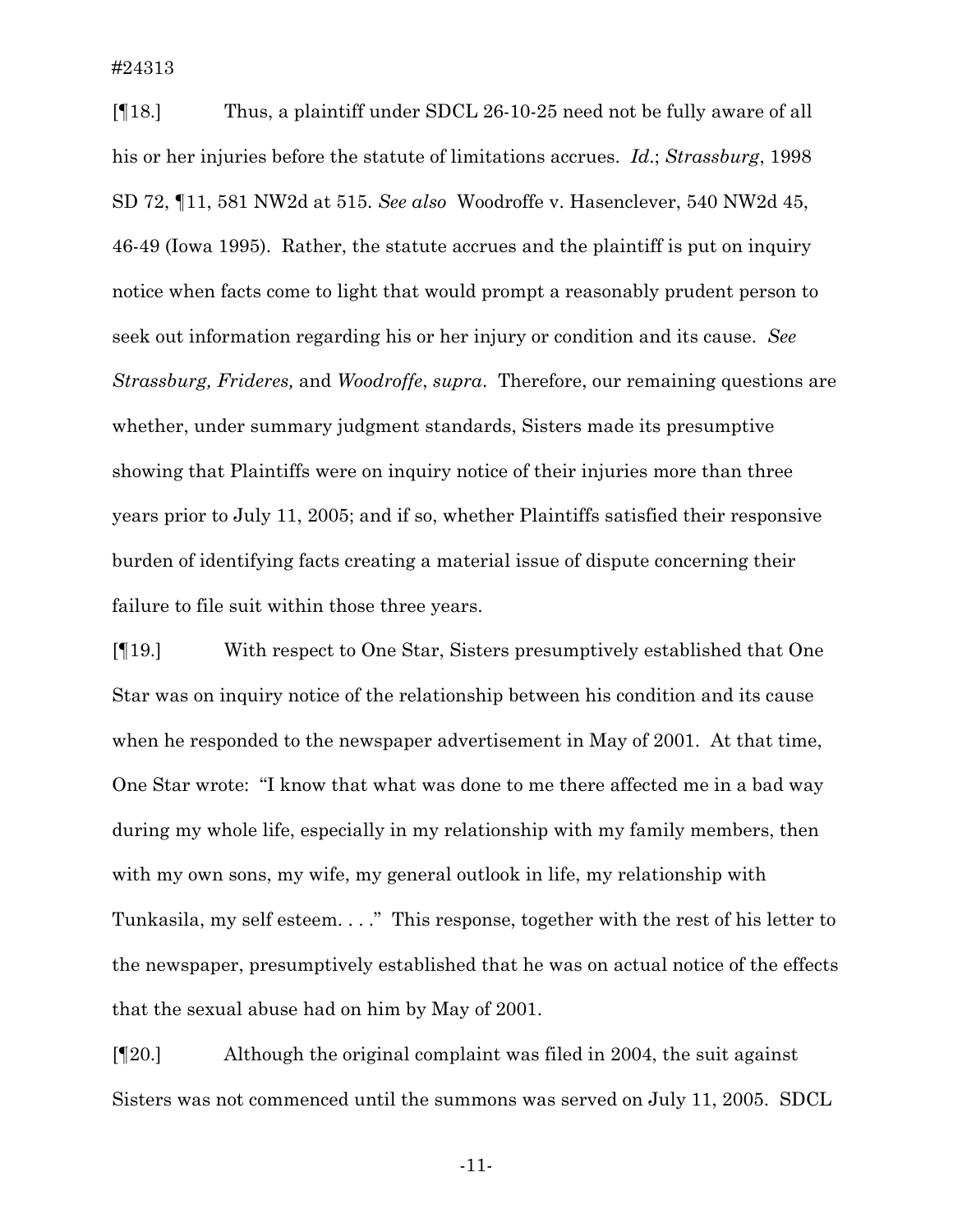15-2-30. Because One Star did not commence this suit until more than three years after he had actual knowledge of the causal connection, Sisters presumptively established that his action was commenced outside the time limits prescribed by SDCL 26-10-25.

[¶21.] Sisters also presumptively established that Sorace commenced her case more than three years after she was on actual or inquiry notice that her injuries were caused by the abuse. Concededly, before 1995, Sorace claimed her recollection of the abuse was repressed. Therefore, we may assume that at that time Sorace was unaware her anger management problems were caused by the abuse. Sisters, however, presumptively established that later in 1995: Sorace's recollection of the abuse revived; both Beauvais and Sorace's mental health counselor (Oney) thought that her anger issues were connected to the sexual abuse; Oney specifically advised her of this latter fact; and, like the plaintiff in *Frideres*, Sorace was encouraged to seek professional help to treat those injuries but she failed to do so. Therefore, Sorace possessed actual knowledge of a causal connection to her anger management problem in 1995. That discovery put her on inquiry notice to seek information about the problem and its cause. *Strassburg,* ¶13, 581 NW2d at 515. There is, however, no dispute that Sorace did not commence her suit until more than three years following this notice. Therefore, Sisters met their initial burden of presumptively showing that the case was brought beyond the statutory period.

[¶22.] Because Sisters satisfied its burden of making a presumptive showing, the burden shifted to One Star and Sorace to identify specific facts demonstrating

-12-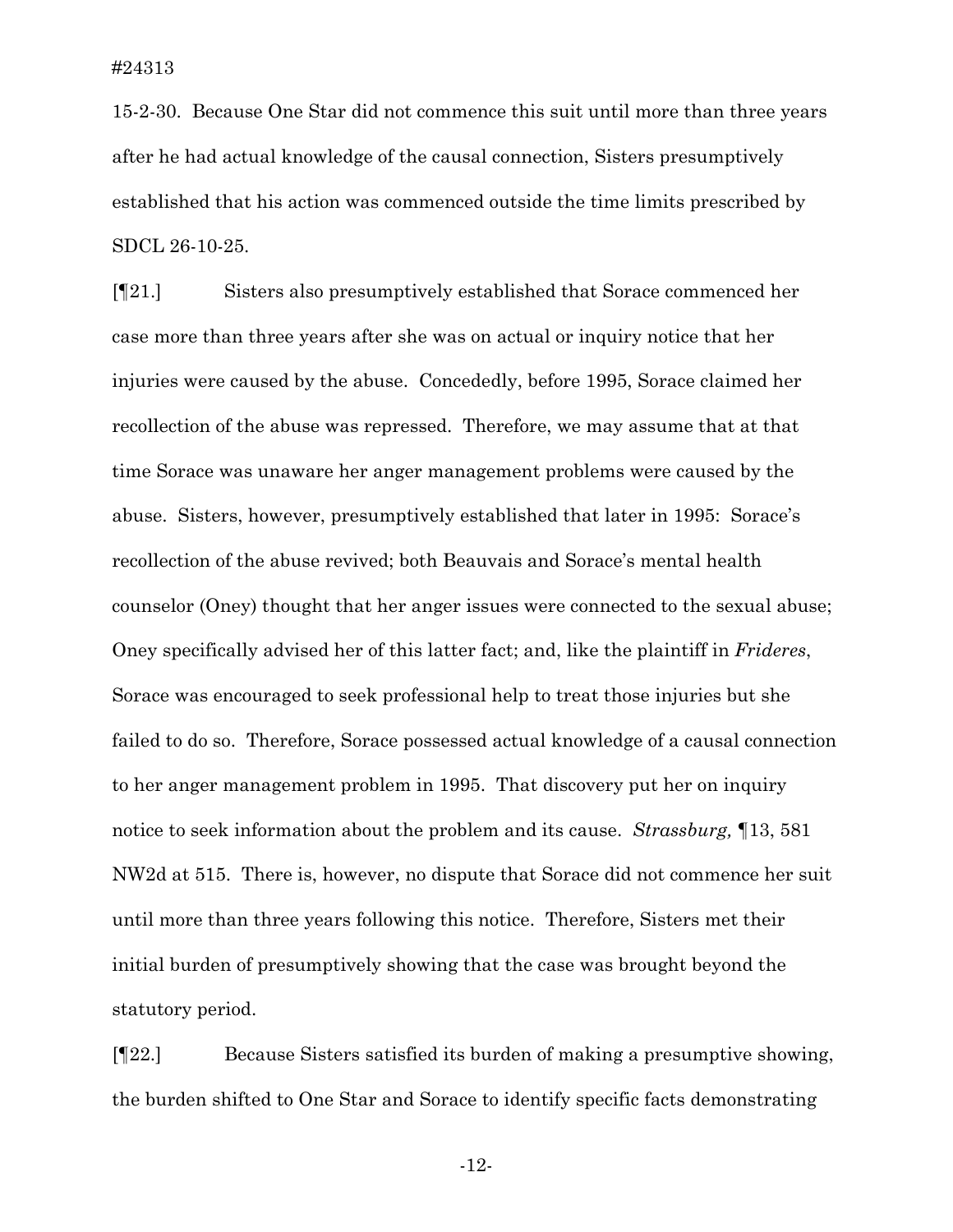that their claims fell within an exception; i.e., disputing that they were on actual or inquiry notice in 2001 and 1995, respectively. The responsive affidavits of One Star and Sorace, however, contained nothing but undated statements indicating their ages at the time of the alleged abuse and the virtually identical boilerplate averments that the majority of seventy-two plaintiffs submitted in resisting summary judgment in *Zephier v. Catholic Diocese of Sioux Falls*, 2008 SD 56, ¶3 n2,

\_\_\_ NW2d \_\_\_. Rather than providing facts disputing inquiry notice or identifying conflicting facts of the time and place when they allege they discovered the causal connection, like all of the plaintiffs in both cases, One Star and Sorace simply submitted identical affidavits generally asserting: "[s]ince I have been involved in this lawsuit I have had discussion with other victims of the abuse. As a result many memories have been revived and some abuse events recalled for the first time by me and I am now for the first time aware of the many altering affects that the abuse has had on me." And, like all of the plaintiffs in both cases, One Star and Sorace declared that "specifics surrounding the abuse will be set forth in more detail in my deposition, when it is taken in this case or when I testify at trial in this case."

[¶23.] These types of general statements are insufficient to rebut a properly supported motion for summary judgment under SDCL 15-6-56(e). That statute requires that "[w]hen a motion for summary judgment is made and supported as provided in § 15-6-56, an adverse party may not rest upon the mere allegations or denials of his pleading, but his response, by affidavits or as otherwise provided in § 15-6-56, must set forth specific facts showing that there is a genuine issue for trial."

-13-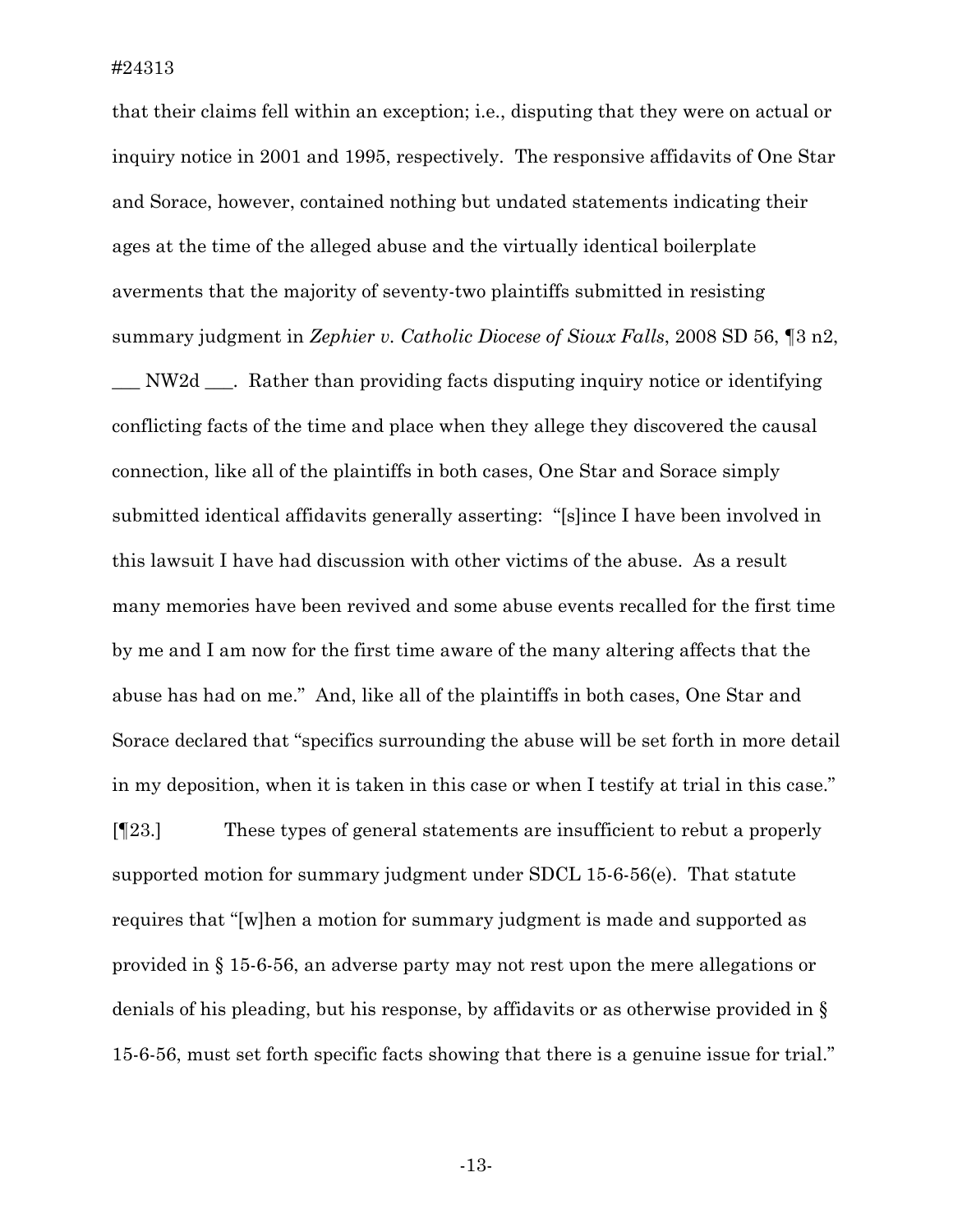SDCL 15-6-56(e) (emphasis added). In *Bordeaux v. Shannon County Schools,* we emphasized this requirement:

> We require "those resisting summary judgment [to] show that they will be able to place sufficient evidence in the record at trial to support findings on all the elements on which they have the burden of proof." In fact, "SDCL 15-6-56(e) requires the opposing party to be diligent in resisting a motion for summary judgment, and *mere general allegations* and denials which do not set forth specific facts will not prevent the issuance of a judgment."

2005 SD 117, ¶14, 707 NW2d at 127 (emphasis added) (citations omitted). *See also* Baatz v. Arrow Bar, 452 NW2d 138, 140 (stating: "Mere allegations that are devoid of specific facts will not prevent the issuance of summary judgment."); Casazza v. State, 2000 SD 120, ¶16, 616 NW2d 872, 876 (noting, "[u]nder SDCL 15-6-56(e), the opposing party [must] be diligent in resisting a motion for summary judgment, and mere general allegations and denials which do not set forth specific facts will not prevent the issuance of a judgment"); U.S. Bank Nat'l Ass'n v. Scott, 2003 SD 149, ¶24, 673 NW2d 646, 653 (same).

[¶24.] Sorace provided the only other responsive evidence: an affidavit from psychologist James Snow, who diagnosed chronic post-traumatic stress disorder in 2006. He opined that Sorace was not emotionally/psychologically equipped to discover "that condition" before he diagnosed it. Sorace contends her late discovery of this new condition made her suit timely. Although we treat Snow's factual averments as true for purposes of summary judgment, the discovery of new injuries does not create a *material* issue of disputed fact because discovery of this "new injury" is irrelevant under the discovery/inquiry notice statute of limitations.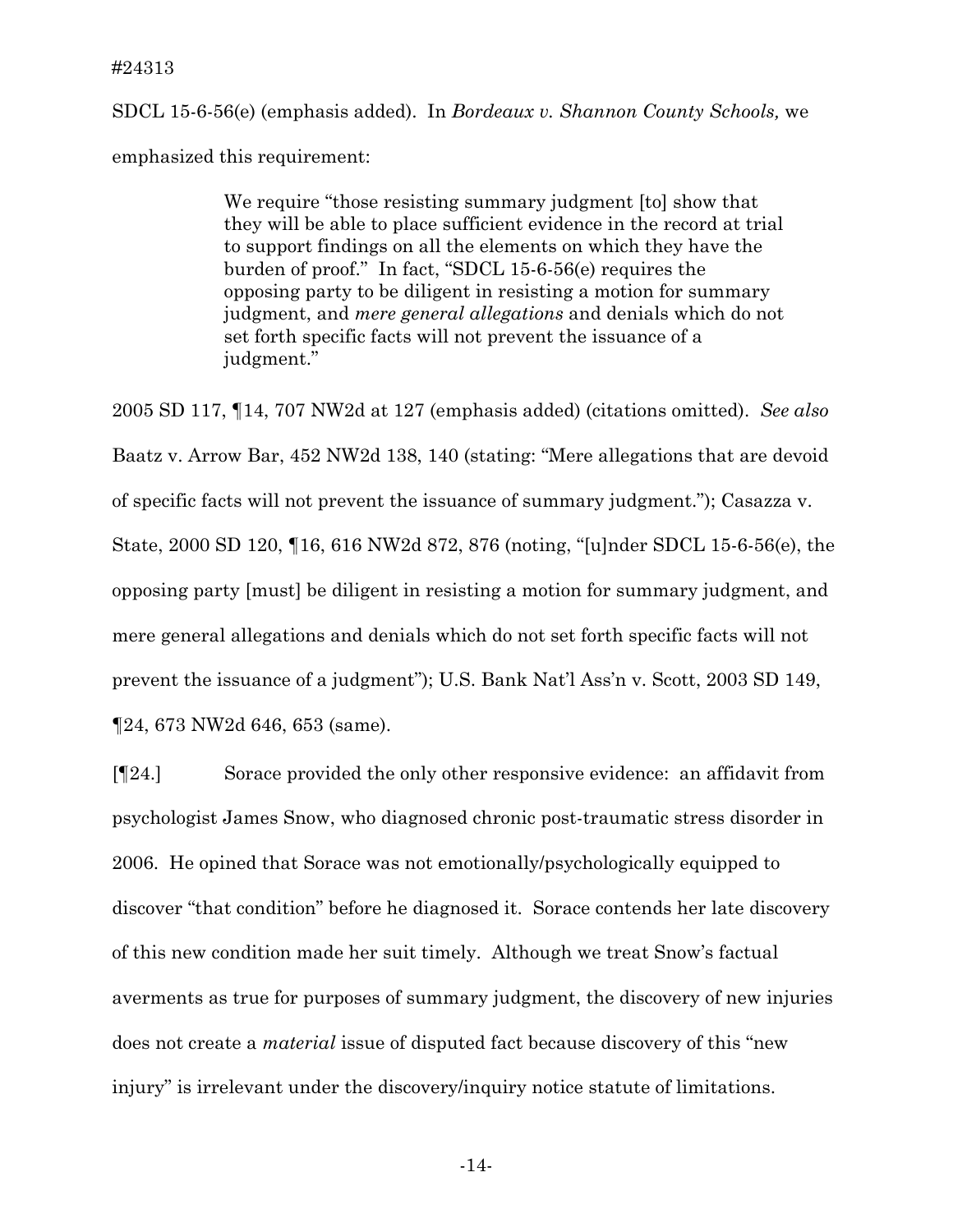#24313

[¶25.] Snow's 2006 diagnosis is irrelevant because after being put on inquiry notice of the abuse and some of the resultant injuries in 1995, Sorace's cause of action accrued, the statute began to run, and Sorace had three years to investigate and file suit. Having failed to file suit within those three years, the subsequent discovery of new injuries or the subsequent revival of past abuse did not, as a matter of law, revive the cause of action. As we specifically noted in *Strassburg,* a discovery/inquiry notice statute is not tolled as to a plaintiff who discovers the wrongful act and some of the resultant injuries but later claims discovery of additional injuries. 1998 SD 72, ¶11, 581 NW2d at 515. "Limitations periods will not abide indefinitely while those aggrieved discover all their damages." *Id*. Ultimately, "[o]ne having actual notice of circumstances sufficient to put a prudent person on inquiry about a particular fact, and who omits to make such inquiry with reasonable diligence, is deemed to have constructive notice of the fact itself." *Id.* ¶10, 581 NW2d at 515. As the Iowa Supreme Court explained in similar sex abuse cases:

> [O]nce a person is aware a problem exists, [she] has a duty to investigate even though [she] may not have exact knowledge of the nature of the problem that caused the injury. . . .

[T]he duty to investigate does not depend on exact knowledge of the nature of the problem that caused the injury. It is sufficient that the person be aware that a problem existed. One purpose of inquiry is to ascertain its exact nature.

. . .

[And therefore, t]he question in any given case is not, What did plaintiff know of the injury done [to her]? but, What might [s]he have known, by the use of the means of information within [her] reach, with the vigilance which the law requires of [her]?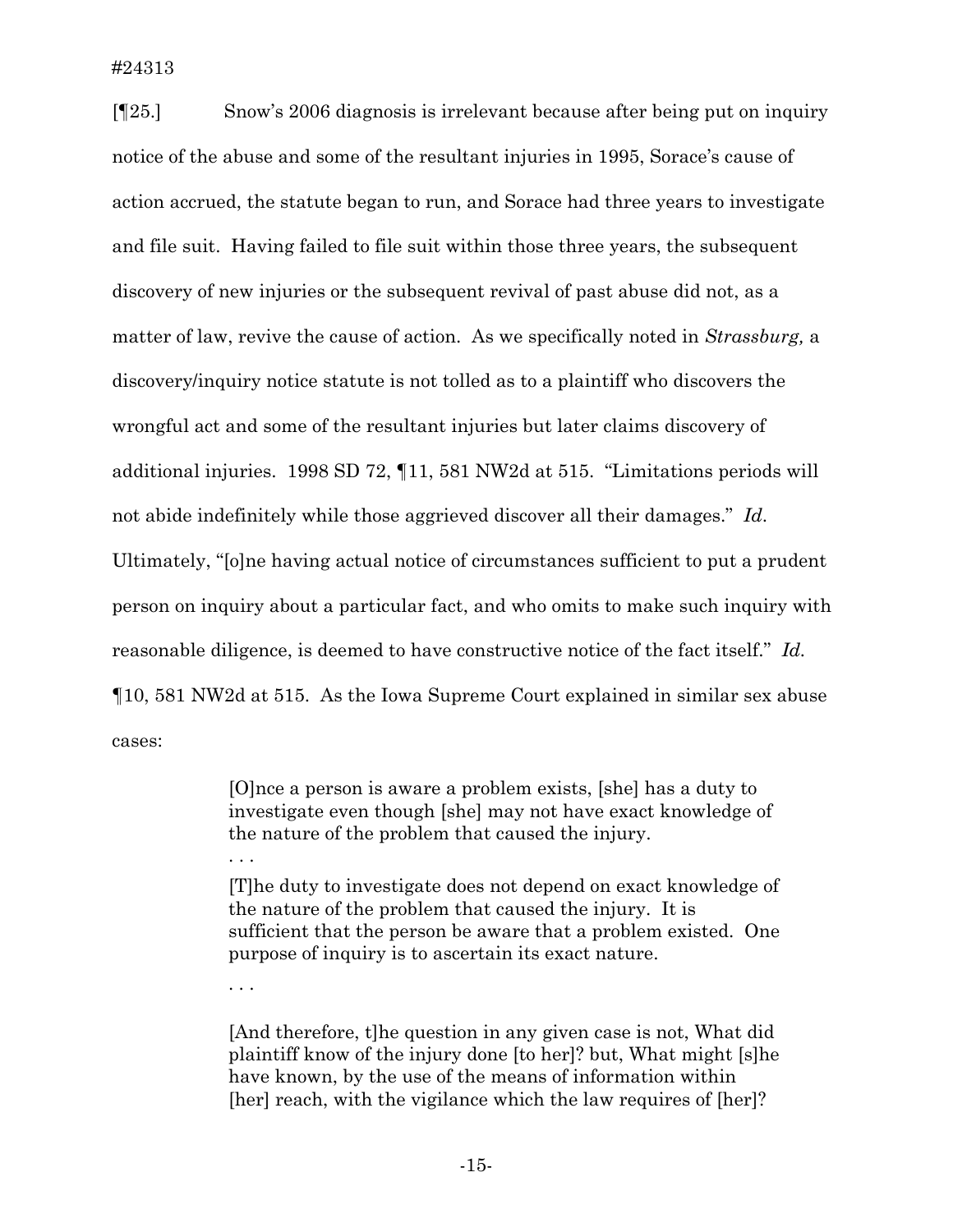$\overline{a}$ 

*Woodroffe*, 540 NW2d at 48-49.

[¶26.] In this case there is no dispute that Sorace became aware of both the abuse and some of the causally related injuries in 1995. That discovery prompted a duty to seek information about the problem and its cause, and to file suit within three years. Sorace, however, failed to do so. Sorace also failed to raise a specific issue of material fact disputing her 1995 discovery of the abuse and some of the injury caused by that abuse. She finally failed to identify any fact suggesting that a reasonably prudent person would not have pursued the matter through investigation and suit during those three years[.3](#page-16-0) Therefore, her discovery of new alleged injuries eight years after her cause of action accrued did not create a material issue of disputed fact precluding summary judgment.

[¶27.] We conclude that Sisters made its presumptive showing that Plaintiffs' suit was filed beyond the statute of limitations. We also conclude that Plaintiffs failed to set forth specific facts in their responsive affidavits creating a material issue of disputed fact concerning Sisters' showing. Therefore, the circuit court incorrectly denied summary judgment under SDCL 26-10-25.

<span id="page-16-0"></span><sup>3.</sup> This is not a case in which Sorace filed a responsive affidavit suggesting that a reasonably prudent person would not have pursued the matter or would not have discovered a causal connection within three years of the 1995 discovery of the abuse and injury. Had such an affidavit been filed, a material issue of disputed fact may have been created; i.e., would a reasonably prudent person have misunderstood the causal connection and been justified in failing to pursue the matter under the inquiry notice duty? In this case, however, Sorace made no such showing and therefore the statute began to run at the time of the 1995 discoveries.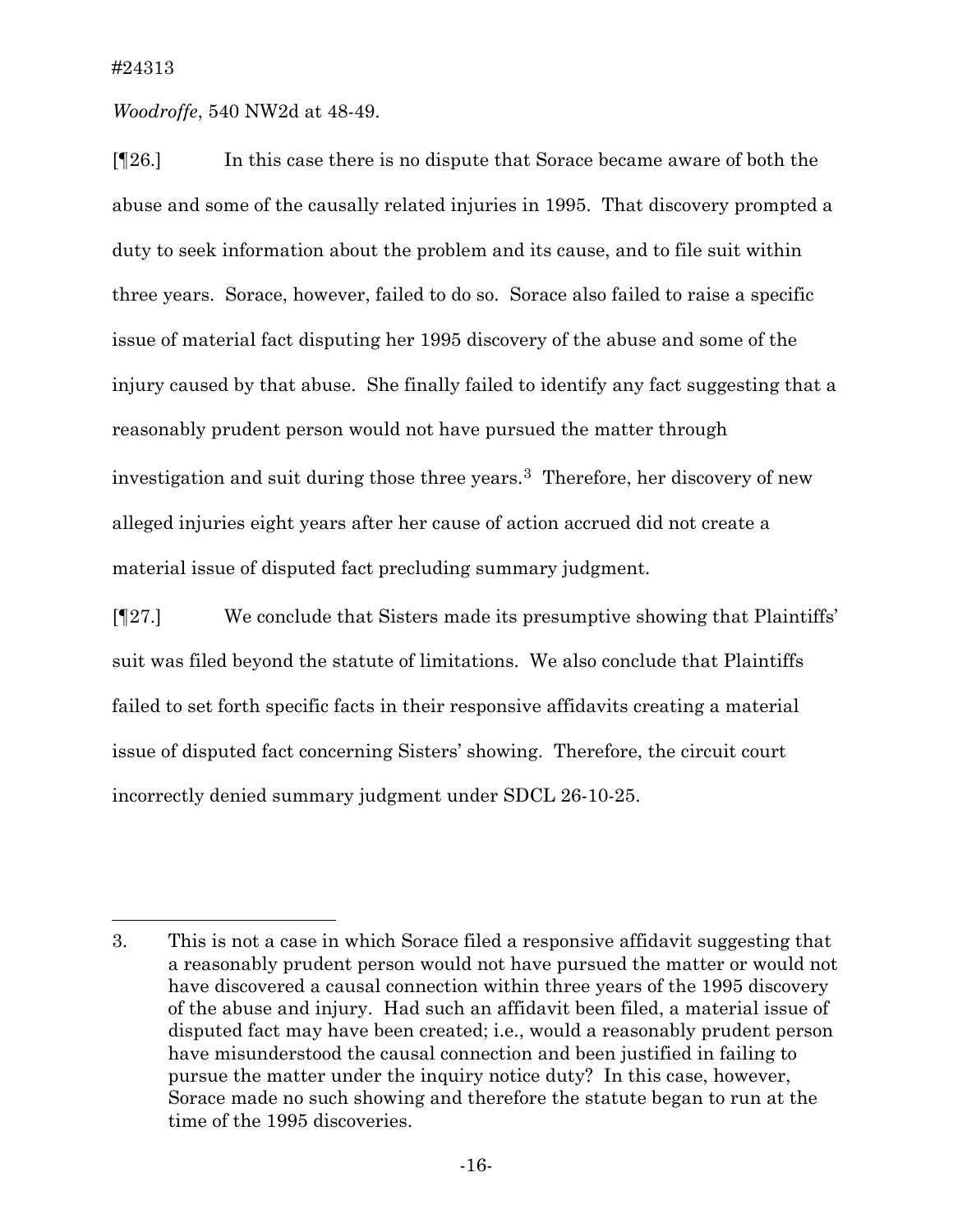III

[¶28.] One Star and Sorace contend that the filing of the federal *Zephier* class action tolled the statute of limitations for these subsequent state claims. The United States Supreme Court has held that a class action tolls a statute of limitations asserted against class and non-class member plaintiffs until the class certification issue is resolved. "[C]ommencement of a class action suspends the applicable statute of limitations as to all asserted members of the class who would have been parties had the suit been permitted to continue as a class action." Am. Pipe & Constr. Co. v. Utah, 414 US 538, 554, 94 SCt 756, 766, 38 LEd2d 713 (1974). *See also* Crown, Cork & Seal Co., Inc. v. Parker, 462 US 345, 354, 103 SCt 2392, 2397-98, 76 LEd2d 628 (1983) (stating: "Once the statute of limitations has been tolled, it remains tolled for all members of the putative class until class certification is denied."). Unnamed class members may also be protected by this rule. Devlin v. Scardelletti**,** 536 US 1, 10, 122 SCt 2005, 2010, 153 LEd2d 27 (2002). The theory of class action tolling is two-fold: the class action provides notice to the defendant of the potential claim, and tolling promotes judicial efficiency by relieving individual class members from their obligation to file separate lawsuits in the fear that the class action will later be dismissed after the statutory period has expired. *See Am. Pipe*, 414 US at 553-54, 94 SCt at 766, 38 LEd2d 713.

[¶29.] Considering these purposes, the doctrine of class action tolling is not without limits. In the case before us now, Sisters was not a named defendant in the *Zephier* class action, and therefore tolling would not promote the purpose of providing notice to Sisters of this claim. Consequently, class action tolling does not

-17-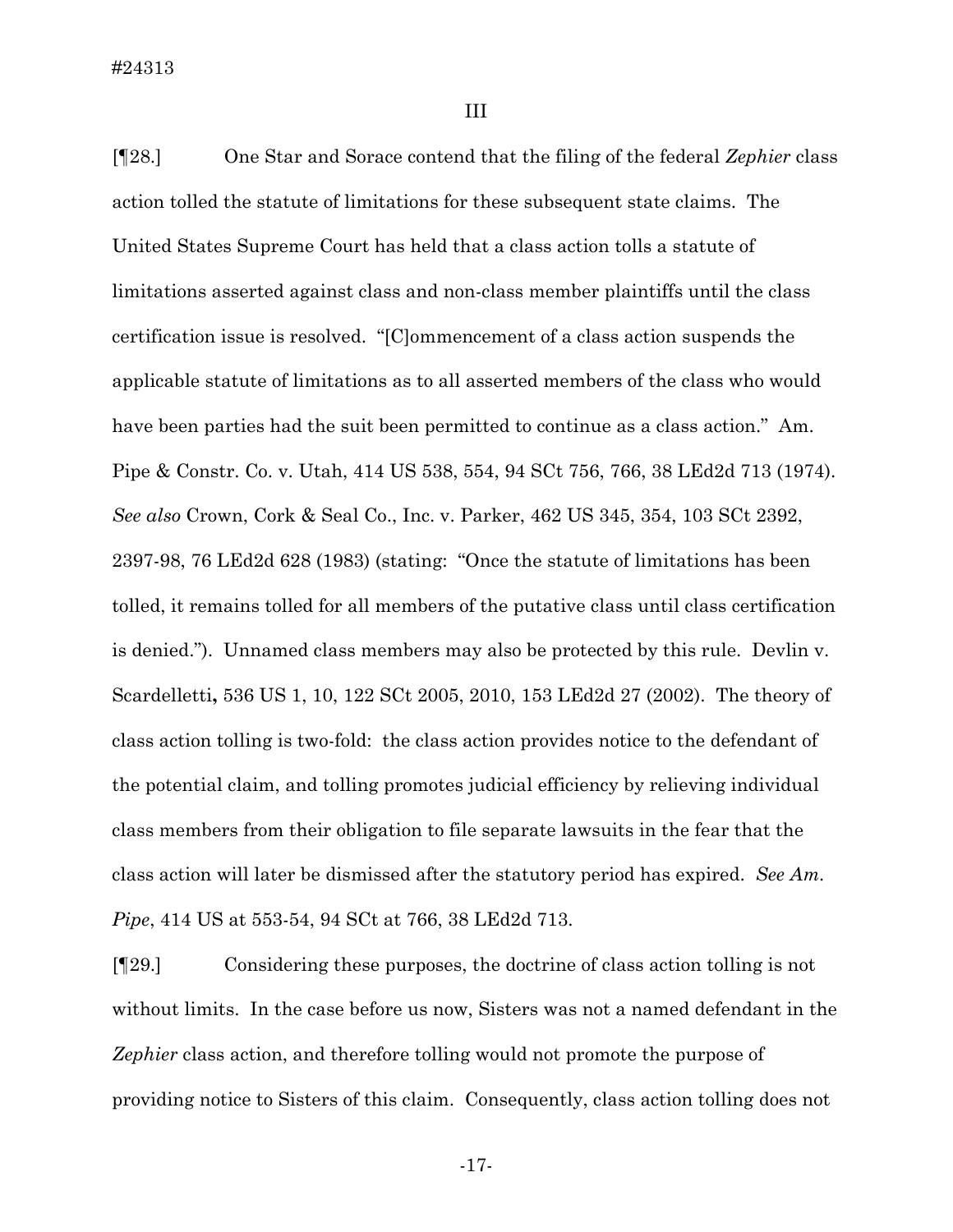<span id="page-18-1"></span> $\overline{a}$ 

apply when the defendant is not named in the class action. *See* Boone v. Citigroup, Inc., 416 F3d 382, 392 (5thCir 2005) (holding that because none of the current defendants were named as defendants in the prior class action, it was "facially obvious" that the pendency of the class action could not toll limitations as to any of them). *See also* Wyser-Pratte Mgmt. Co., Inc. v. Telxon Corp. 413 F3d 553, 568 (6thCir 2005); Wade v. Danek Med., Inc., 5 FSupp2d 379, 383 n4 (EDVa 1998); Columbus Bd. of Educ.. v. Armstrong World Indus., Inc., 627 NE2d 1033, 1040 (OhioCtApp 1993).

[¶30.] Although Sisters was not a defendant in *Zephier,* Plaintiffs argue that class action tolling nevertheless applies because Sisters was acting as the alter ego of the named defendant in *Zephier*. Plaintiffs contend that the *Zephier* suit complained of the United States' management and control of Indian boarding schools, and therefore Sisters was effectively on notice of a claim alleging sexual and physical abuse. Plaintiffs' contention, however, fails to show how Sisters could be considered the alter ego of the United States. They have also failed to demonstrate how allegations of wrongdoing by United States in a different jurisdiction,<sup>[4](#page-18-0)</sup> involving different parties and claims<sup>[5](#page-18-1)</sup> provided notice to Sisters of Plaintiffs' current claim.

<span id="page-18-0"></span><sup>4.</sup> Many courts hold that class action cross-jurisdictional tolling does not apply. *See, e.g.,* Portwood v. Ford Motor Co*.,* 701 NE2d 1102, 1105 (Ill 1998); Ravitch v. Pricewaterhouse, 793 A2d 939, 941-43 (PaSuperCt 2002); Maestas v. Sofamor Danek Group*,* Inc., 33 SW3d 805, 808-09 (Tenn 2000). *See generally* Thelen v. Massachusetts Mut. Life Ins. Co*.,* 111 FSupp2d 688, 694 (DMd 2000) (providing that under the facts of the case, cross-jurisdictional tolling did not apply). Although other jurisdictions allow class action crossjurisdictional tolling, we did not permit cross-jurisdictional tolling on the one (continued . . .)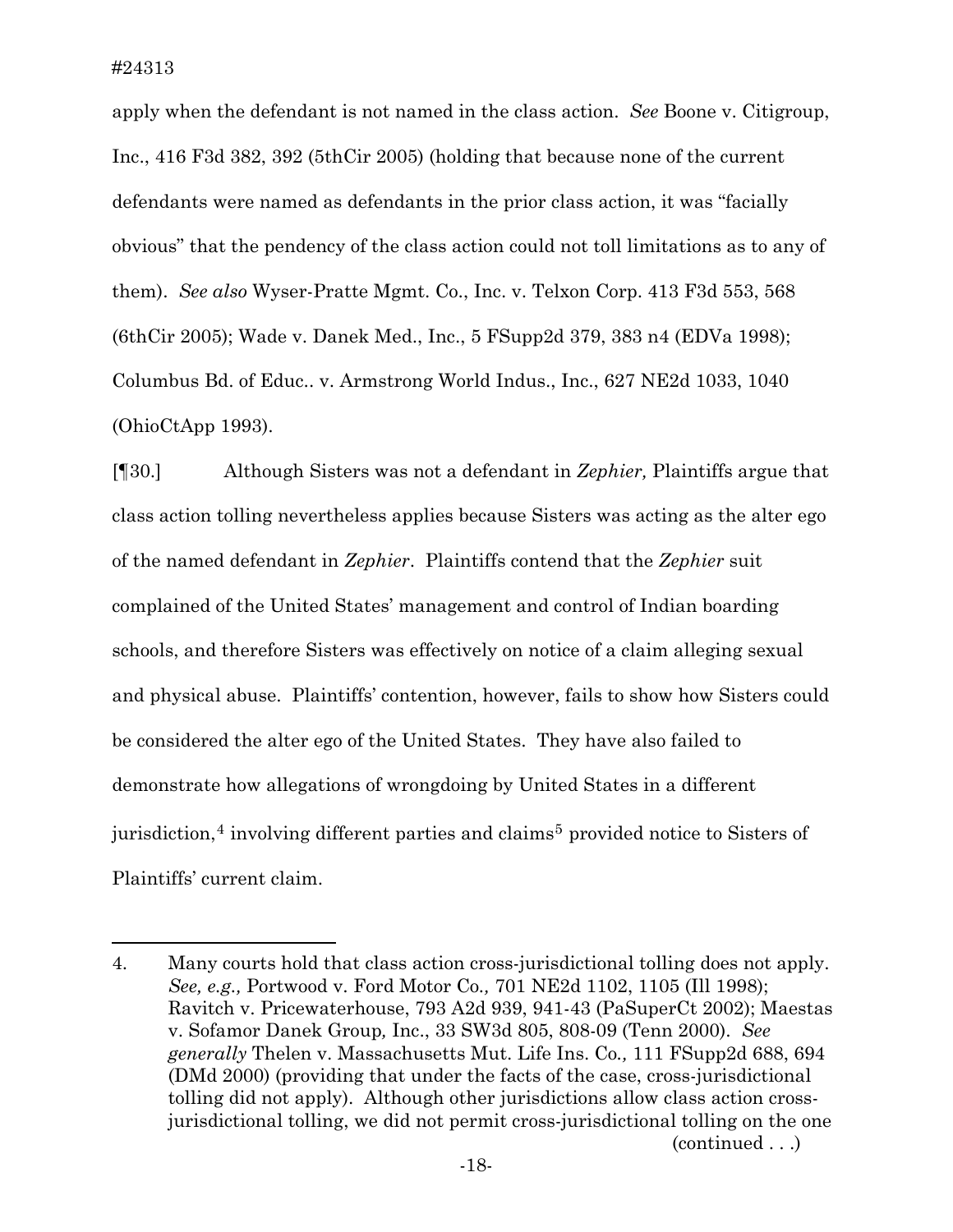#24313

[¶31.] Because Plaintiffs have failed to cite any authority supporting class action tolling in cases involving different defendants, different claims, in different jurisdictions, this Court declines to adopt Plaintiffs' theory of cross-jurisdictional tolling during the *Zephier* class action litigation.

IV

[¶32.] One Star and Sorace argue that Sisters intentionally and fraudulently concealed the abuse in an attempt to minimize Sisters' liability. Fraudulent concealment is an implied exception to the statute of limitations. When applicable, the exception tolls the statute of limitations until the cause of action is discovered or might have been discovered by the exercise of diligence. Hinkle v. Hargens*,* 76 SD 520, 524-25, 81 NW2d 888, 890-91 (1957). If a trust or confidential relationship exists, an affirmative duty to disclose is imposed, and mere silence by the party under that duty constitutes fraudulent concealment. Glad v. Gunderson, Farrar, Aldrich & DeMersseman, 378 NW2d 680, 682-83 (SD 1985). The silence must

\_\_\_\_\_\_\_\_\_\_\_\_\_\_\_\_\_\_\_\_

<sup>(. . .</sup> continued)

occasion we considered it. Peterson v. Hohm, 2000 SD 27, ¶¶16-18, 607 NW2d 8, 13 (rejecting a claim that the filing of an action in a federal court without diversity jurisdiction tolled the state statute of limitations in a subsequent state case).

<sup>5.</sup> The claims asserted in *Zephier* involved allegations of breach of treaty and breach of trust by the United States. The claims asserted in this case alleged that Sisters were negligent and were vicariously liable for their members' acts and omissions. At least one court has concluded that different claims precludes class action tolling. *See* Butler v. Deutsche Morgan Grenfell, Inc., 140 P3d 532 (NMCtApp 2006) (concluding that because defendants had not been named in underlying class action, and because many of plaintiff's claims differed substantially from those asserted by the class plaintiffs, the defendants were not adequately on notice to permit class action tolling).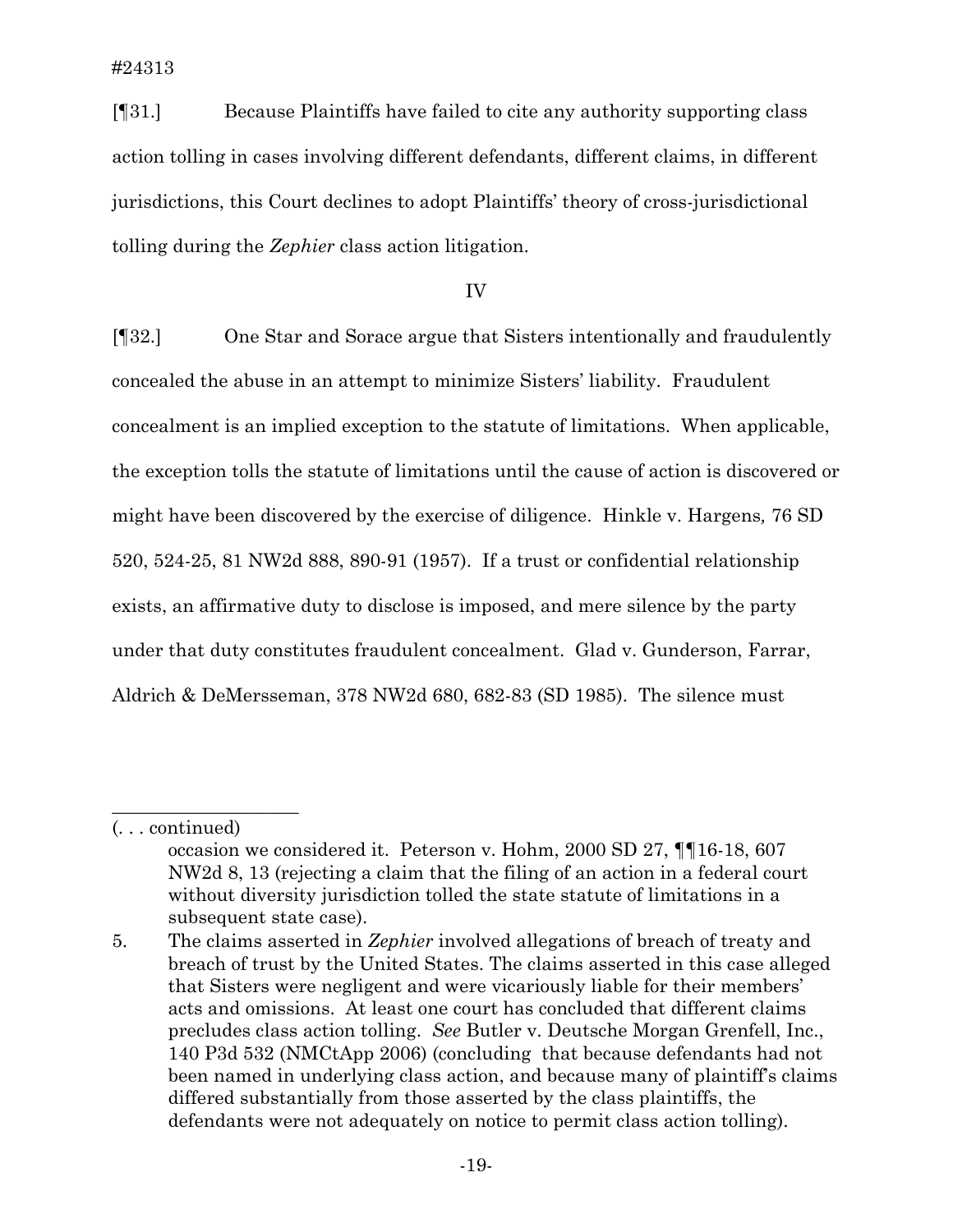concern defects which the party with the duty to disclose knew or should have known. Holy Cross Parish v. Huether, 308 NW2d 575, 577 (SD 1981).

[¶33.] Plaintiffs assert that trust or confidential relationship tolling applies under *Koenig v. Lambert,* 527 NW2d 903 (SD 1995) (overruled on other grounds by *Stratmeyer*, 1997 SD 97, 567 NW2d 220). In *Koenig*, an altar boy was sexually abused by his priest from 1958 to 1975. It was not until 1991, through therapy, that the plaintiff began to realize that he had been the victim of abuse. In 1992, the plaintiff sued the priest and the Diocese. In concluding that summary judgment was incorrectly granted in favor of the Diocese, this Court noted that "if there existed a trust or confidential relationship between the Diocese and Koenig then silence on the part of the Diocese [was] sufficient for this Court to find that the Diocese fraudulently concealed the cause of action from Koenig, thereby tolling the statute of limitations." *Id.* at 906. In determining that a fiduciary relationship existed, we further noted that the "Diocese and its members were not only acting as members of the church, they were also acting as agents or representatives of God," and that the plaintiff "put his trust and faith in the members of the Diocese, and was encouraged to do so by the Diocese." *Id*.

[¶34.] Like the plaintiff in *Koenig*, One Star and Sorace contend they put their trust in Sisters while attending St. Francis, and therefore, the cause of action was fraudulently concealed until such time as Sisters affirmatively disclosed it to them. One Star and Sorace fail, however, to recognize that fraudulent concealment only tolls the statute of limitations "until the cause of action is discovered or might have been discovered by the exercise of diligence." *Hinkle*, 76 SD at 524, 81 NW2d

-20-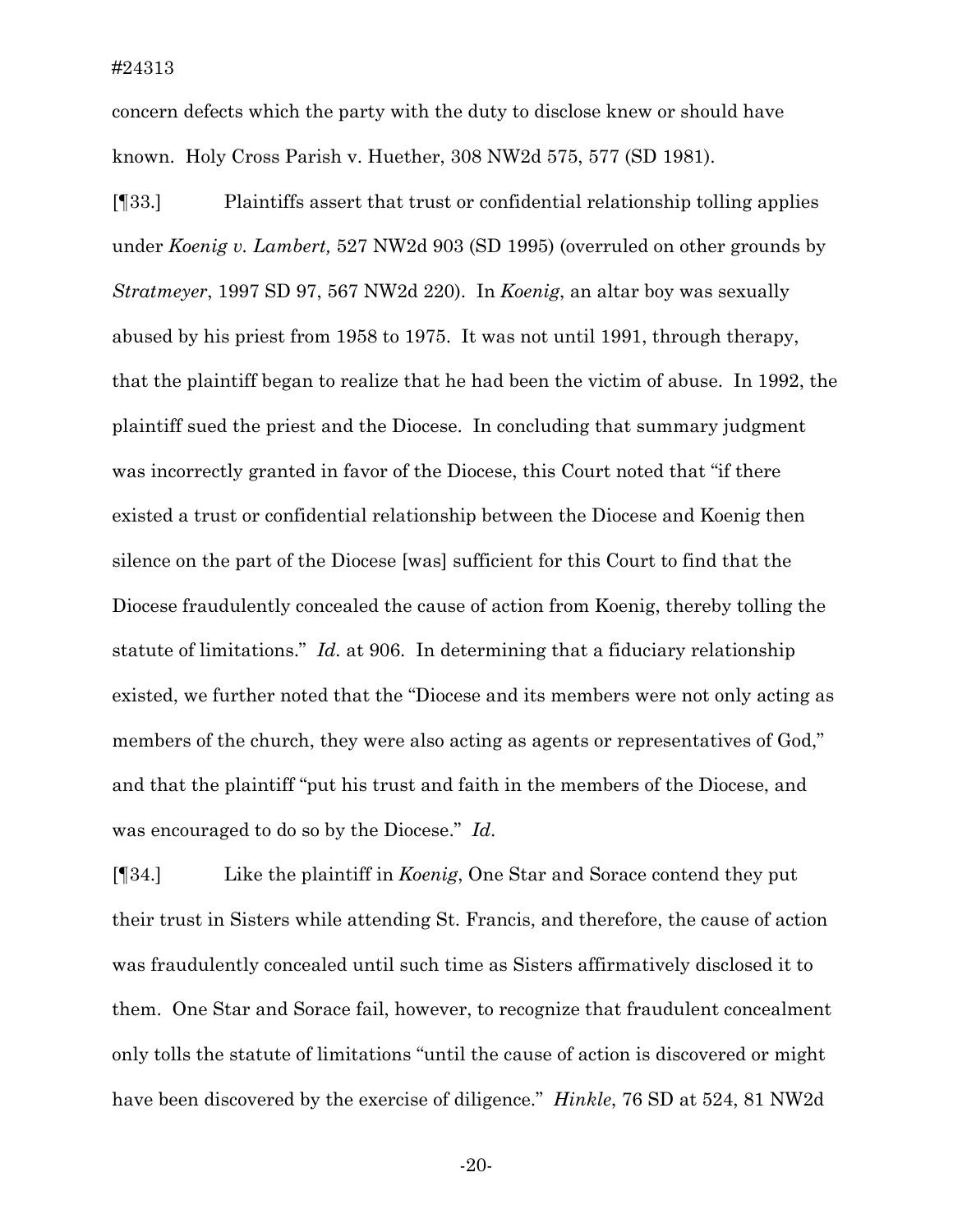at 890. Thus, fraudulent concealment does not apply, even where a confidential relationship exists, if the plaintiff obtains "knowledge of the basic operative facts." *Glad*, 378 NW2d at 683. Here, both One Star and Sorace were aware of the abuse and injury (One Star by May of 2001 and Sorace by 1995), as well as the identity of the abusers, for more than three years prior to bringing suit against Sisters. Under these circumstances, fraudulent concealment does not apply. *Id. See also* Martinelli v. Bridgeport Roman Catholic Diocesan Corp., 196 F3d 409, 427 (2dCir 1999) (concluding that tolling for fraudulent concealment "operates for the benefit of those—and we think *only* those—who are not aware of the facts that have been concealed"); Mark K. v. Roman Catholic Archbishop of Los Angeles*,* 79 CalRptr2d 73 (CalCtApp 1998) (finding no estoppel by concealment because plaintiff was aware of his injury, the priest's identity and the priest's connection with the church); Doe v. Archdiocese of Washington*,* 689 A2d 634 (MdCtSpecApp 1997) (concluding that statute of limitations was not tolled by fraudulent concealment doctrine where plaintiff did not allege any acts subsequent to the abuse that prevented him from being aware of his claims); Zumpano v. Quinn, 6 NY3d 666, 849 NE2d 926, 930 (2006) (concluding that tolling was inapplicable where plaintiffs "possessed timely knowledge of the actual misconduct and the relationship between the priests and their respective dioceses to make inquiry and ascertain relevant facts prior to the running of the statute of limitations"); Doe v. Archdiocese of Cincinnati, 849 NE2d 268, 279 (2006) (finding no fraudulent concealment where plaintiff "had all of the facts necessary to investigate and prosecute his potential causes of action against the archdiocese"); Baselice v. Franciscan Friars Assumption

-21-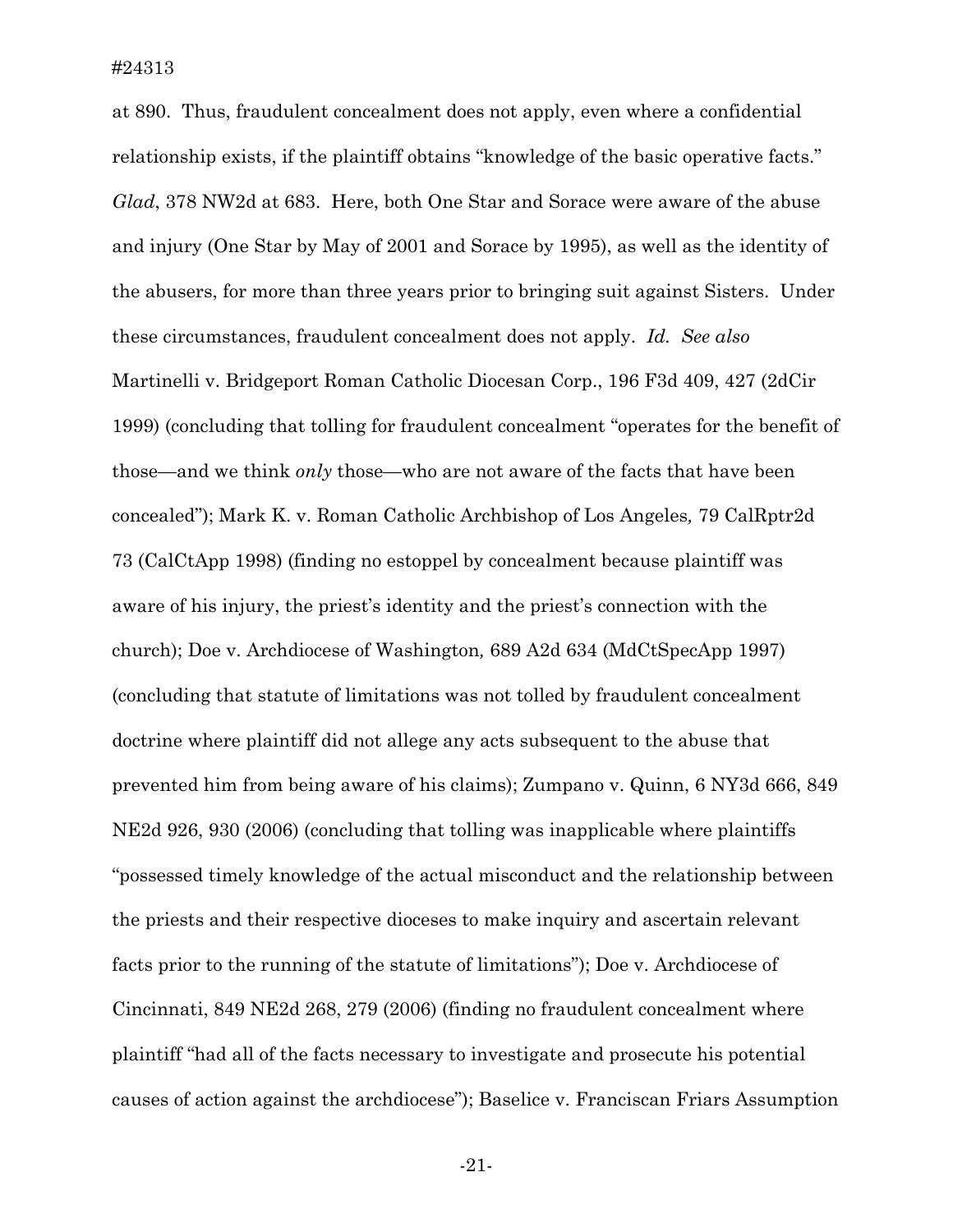BVM Province, Inc., 879 A2d 270 (PaSuperCt 2005) (finding no tolling where defendants never concealed the fact of the injury itself, the identity of the abuser, or the abuser's place within the Archdiocese).

[¶35.] Here, both One Star and Sorace not only had actual knowledge of the basic operative facts necessary to file this suit for more than three years before they commenced it, they had actual notice of substantial injury caused by that abuse and they were on inquiry notice of any further claimed injuries. Furthermore, they have not suggested that Sisters even knew of their resultant injuries. Therefore, Sisters could not, as a matter of law, have fraudulently concealed something that One Star and Sorace had either already discovered or something that they alone knew. A California Court of Appeals explained the consequences of a contrary rule:

> The wrongful conduct alleged against the church was its inaction in the face of the accusations against Father Llanos. Thus, what the church failed to disclose was merely evidence that the wrong had been committed. If plaintiff's approach were to prevail, then any time a tortfeasor failed to disclose evidence that would demonstrate its liability in tort, the statute of limitations would be tolled under the doctrine of concealment. Regardless of whether the issue is characterized as fraud by concealment or equitable estoppel, this is not the law.

*Mark K.,* 67 CalApp4th at 613. Because One Star and Sorace had actual notice of the operative facts allegedly concealed, the doctrine of fraudulent concealment did not toll the statute of limitations.

#### V

[¶36.] Plaintiffs finally assert tolling of the statute of limitations under the equitable theory of estoppel by duress. They acknowledge that South Dakota has not recognized this exception to the statute of limitations. For purposes of this case,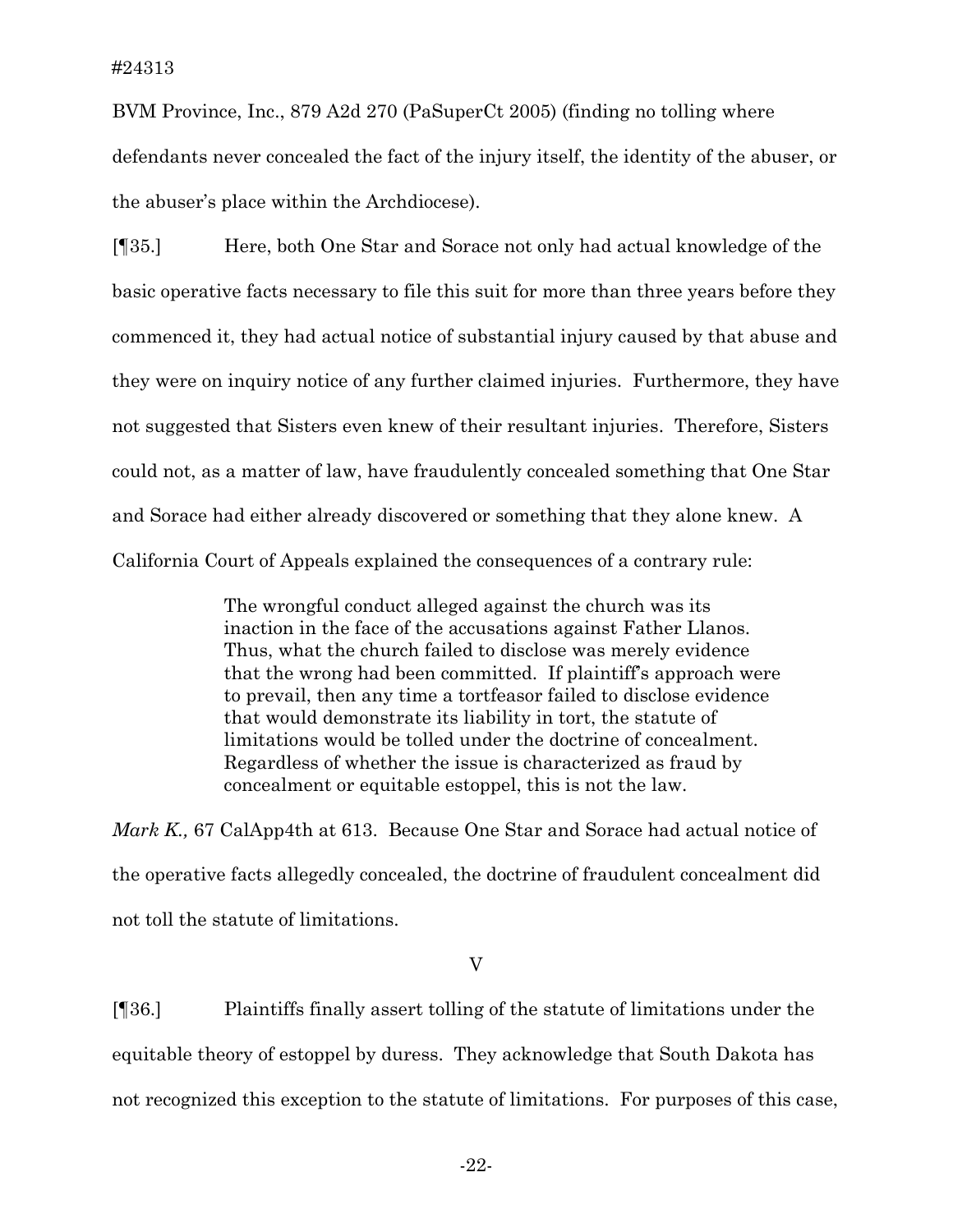$\overline{a}$ 

however, we may assume without deciding that the exception exists because Plaintiffs did not make the summary judgment showing necessary to establish entitlement to the exception.

[¶37.] Where it has been adopted, the exception generally requires a showing that the duress be continuous. *See* Overall v. Estate of Klotz*,* 52 F3d 398, 404, (2dCir 1995) (noting that a plaintiff must "demonstrate some threats or abuse during the limitations period" for duress tolling to be appropriate). *See also* Rakes v. United States, 442 F3d 7, 26 (1stCir 2006) (requiring plaintiff to demonstrate that duress was continuous before tolling available); Murphy v. Merzbacher, 697 A2d 861, 869-70 (MD 1997) (rejecting claim of duress because there was "absolutely no evidence" that the defendant made any threats to the victims or engaged in any overt acts towards them for over twenty years prior to the commencement of the litigation).[6](#page-23-0)

[¶38.] In this case, Plaintiffs identify no facts suggesting that the alleged duress continued from the time they were students until they filed this suit. They do not allege, either in their complaint or affidavits, that any threats continued during the forty years after they left St. Francis. Consequently, even if we recognized the exception, Plaintiffs did not make their responsive showing necessary to satisfy this exception to the statute of limitations.

<span id="page-23-0"></span><sup>6.</sup> Other cases that have recognized some form of the exception include *Bank of Penfield v. Colclough*, 154 Ga 222, 114 SE 33 (1922) and *Ateeq v. Najor*, 15CalApp4th 1351, 19 CalRptr2nd 320 (CalCtApp 1993)*.*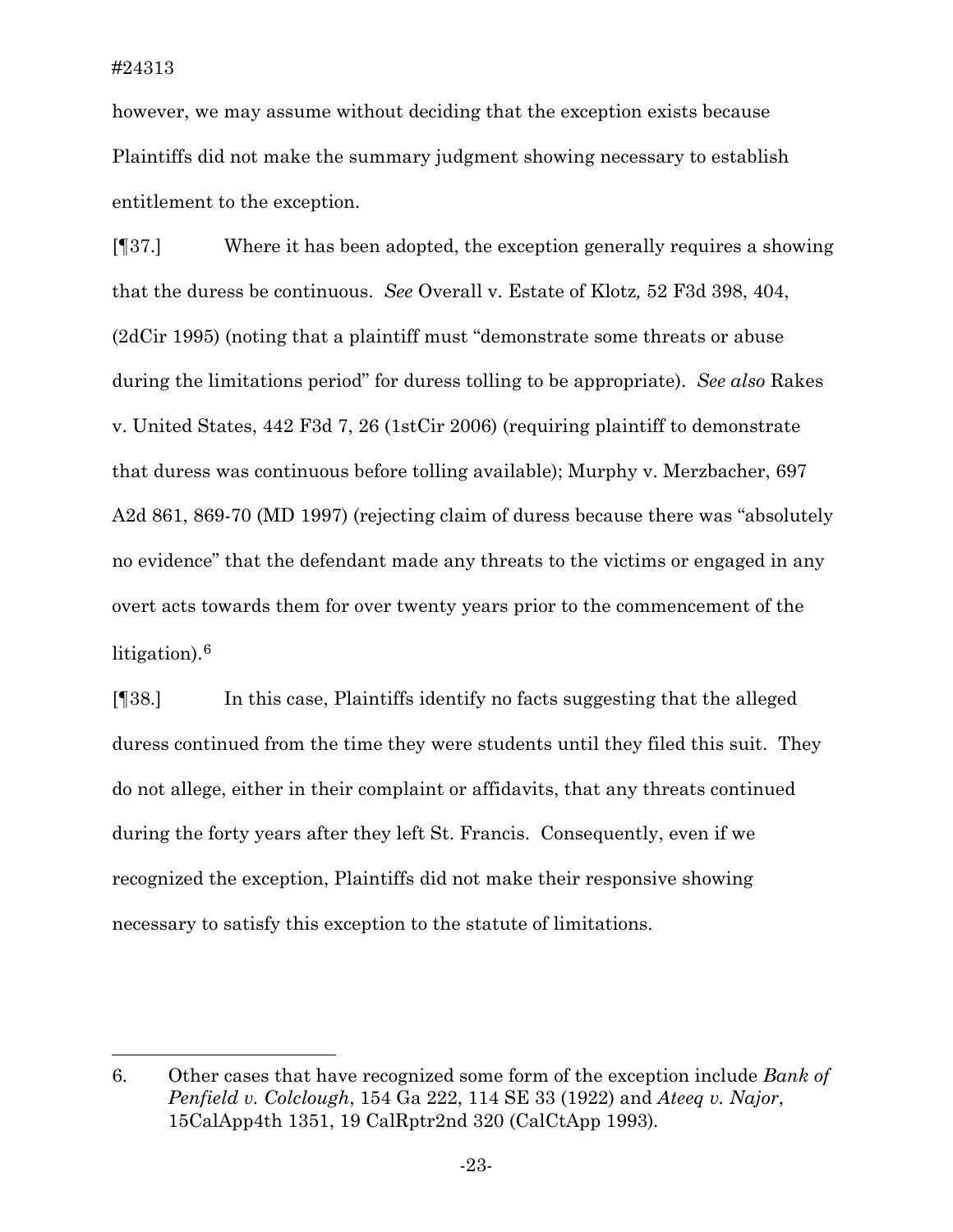[¶39.] We conclude that One Star and Sorace failed to commence this action within three years of their discovery of the abuse and their injuries. Furthermore, class action tolling, fraudulent concealment, and equitable estoppel did not toll the statute as a matter of law or fact. The circuit court's order denying Sisters' motion for summary judgment is reversed.

[¶40.] GILBERTSON, Chief Justice, and KONENKAMP and MEIERHENRY, Justices, concur.

[¶41.] JOHNSON, Circuit Judge, concurs in part and dissents in part.

[¶42.] JOHNSON, Circuit Judge, sitting for SABERS, Justice, disqualified.

JOHNSON, Circuit Judge (concurring in part and dissenting in part).

[¶43.] I concur with the majority's holding that, with respect to One Star, the circuit court should have granted Sisters' motion for summary judgment. As the majority correctly notes, One Star's response to the newspaper advertisement presumptively established that by May of 2001 he was on inquiry notice of the causal connection between the acts of abuse at the St. Francis Mission School and his current condition. Armed with this knowledge, and pursuant to SDCL 26-10-25, One Star had a three-year period in which to commence a lawsuit against Sisters. His failure to commence suit within that time period renders summary judgment appropriate.

[¶44.] I disagree with the Court's similar finding as to Sorace. Contrary to the majority's assertion, Sisters has not met its burden of presumptively

-24-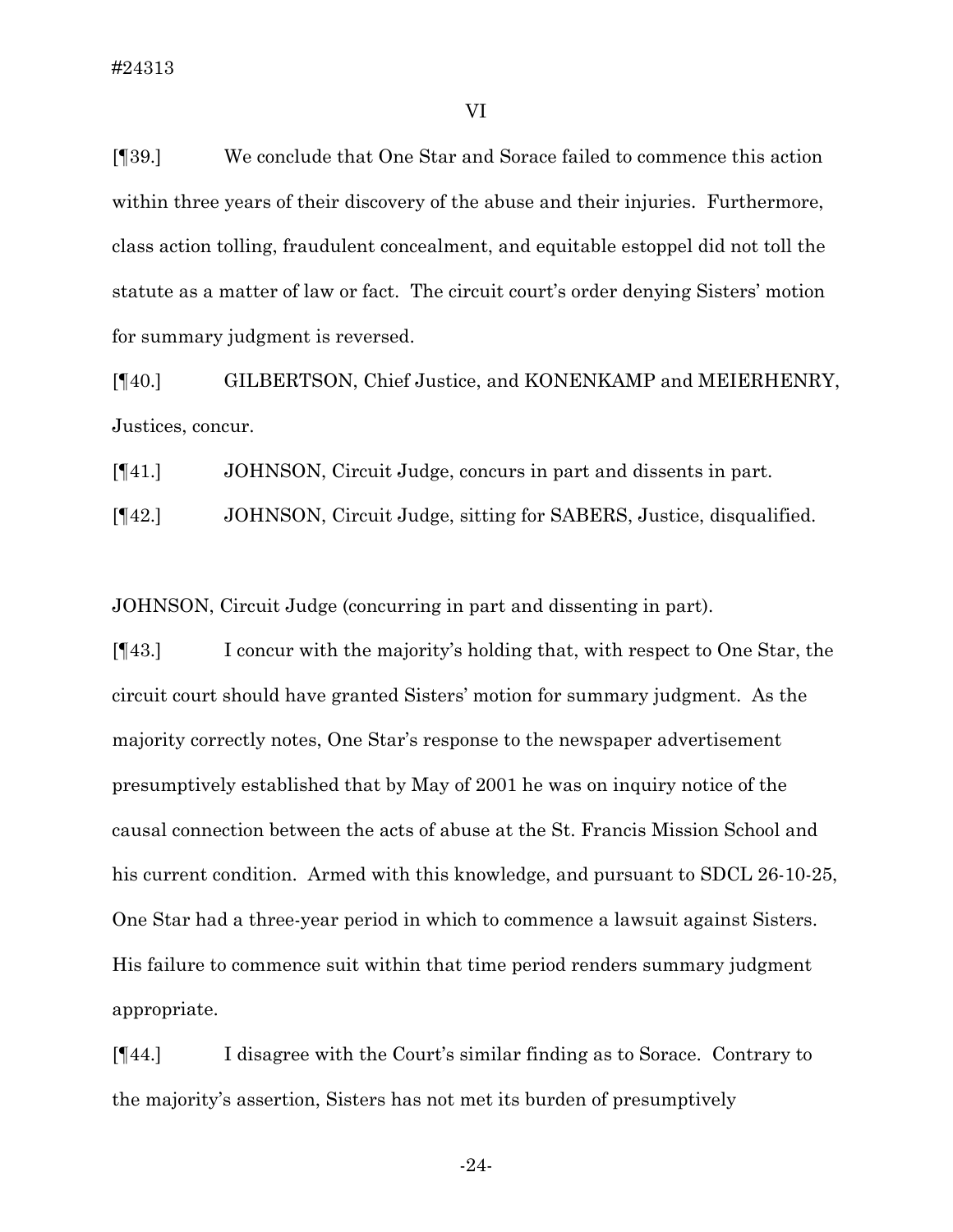#### #24313

establishing that "Sorace commenced her case more than three years after she was

on actual and inquiry notice that her injuries were caused by the abuse." *Supra*

¶21.

[¶45.] In attempting to make this showing, Sisters relies exclusively on

Sorace's deposition testimony. The gist of this testimony provides:

Q: So in [19]95, when you remembered, when you were talking to this young lady . . . and you called Ron Oney and he said that's what I was trying to get at, that's what I was trying to figure out your anger and those things, is that what he told you?

A: Uh-huh, and then I never went back to him, and so three - three months later he calls [Beauvais] and asks has asked [Beauvais] how I was doing. And [Beauvais] said, well, you know, she's still an angry woman. She's still an angry lady, and Ron [Oney] was trying to have him talk to me to go back to him, but I couldn't - I couldn't pay for the ninety bucks a session.

It is true that Oney, a mental health professional, and Beauvais, a friend of Sorace and the holder of a doctorate in an unspecified field, may have made the connection between Sorace's anger issues and the sexual abuse she endured many years before. The determinative question, however, is not whether a trained professional could make the causal connection. Rather, the statute of limitations begins to run "when facts come to light that would prompt a *reasonably prudent person* to seek out information regarding his or her injury or condition and its cause." *Supra* ¶18 (emphasis added).

[¶46.] Oney's "specific advisement" to Sorace of the causal relationship between her problems and the abuse was ambiguous at best, and at worst, provided no notice at all. Sorace's deposition testimony established little more than the fact

-25-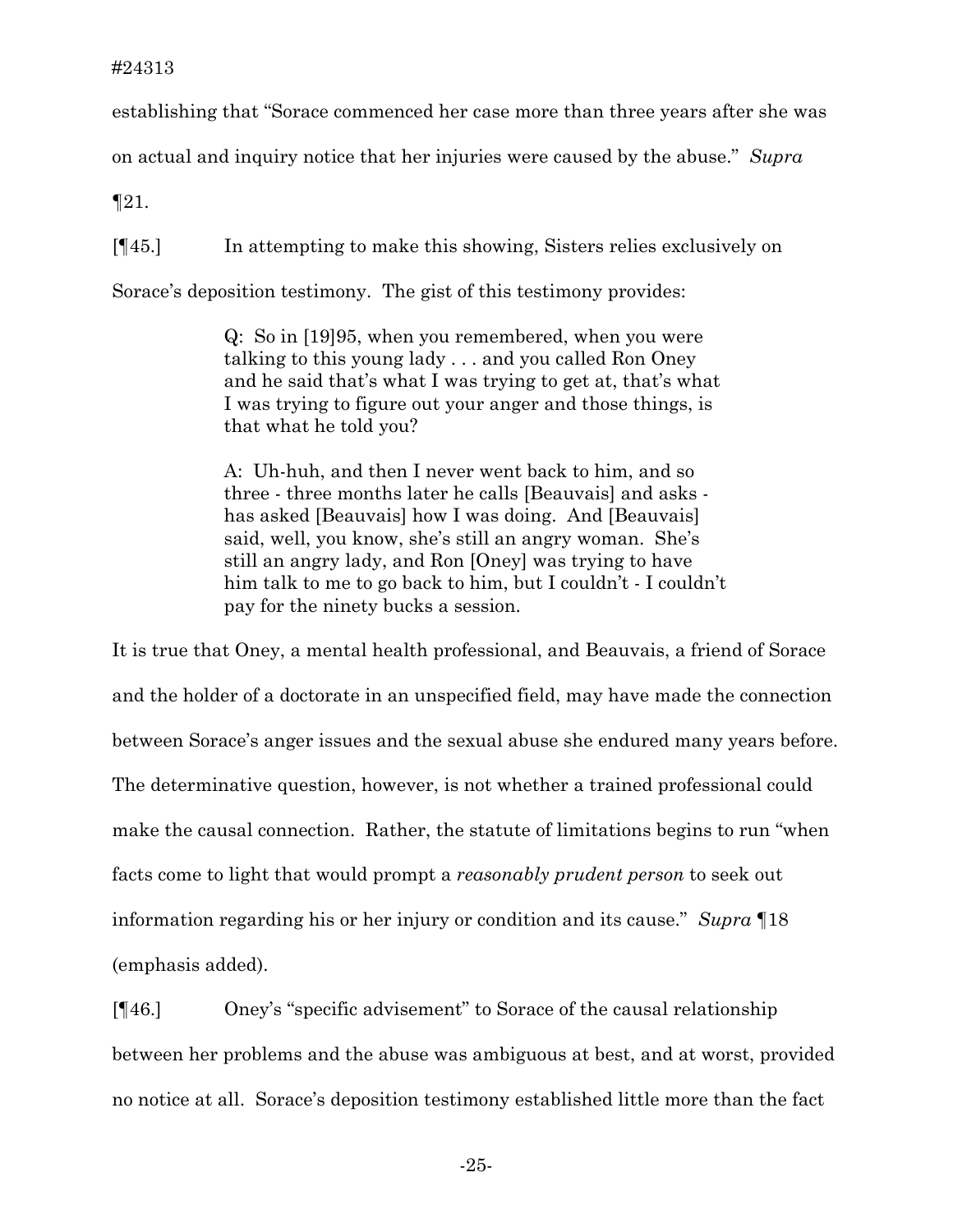that her recollection of abuse was something Oney deemed important in his counseling sessions with Sorace when trying to diagnose her problems with anger. This, however, does not equate to a general finding that Sorace or a reasonably prudent person in her position would have made the connection between the acts of abuse and her current condition, and cannot as a matter of law be said to have afforded Sorace the type of notice she was owed under SDCL 26-10-25.

[¶47.] In its effort to show that Sorace was on both actual and inquiry notice in 1995, the majority analogizes to the *Frideres* case. The facts of *Frideres* are materially distinguishable from those presently before the Court. Frideres had always retained some memory of her abuse. Sorace, on the other hand, had repressed her boarding school memories for quite some time. Only after beginning counseling sessions and talking with another girl who had been sexually abused was Sorace able to recall her abuse.

[¶48.] More importantly, Frideres had previously consulted with other professionals regarding her abuse and symptoms of depression, and had received specific advice from these professionals associating the abuse and her current condition. As early as 1982 - eight years before speaking with a clinical psychologist - she had sought help from her family physician for feelings of depression. Her doctor recommended that she seek further professional help or try an antidepressant drug. In 1988 she had spoken with her priest about the abuse. The priest specifically advised her to "seek professional help for the difficulties she was experiencing *as a result of the abuse*." *Frideres*, 113 F3d at 898 (emphasis added). Thus, Frideres had been clearly informed of the cause of her problems at least

-26-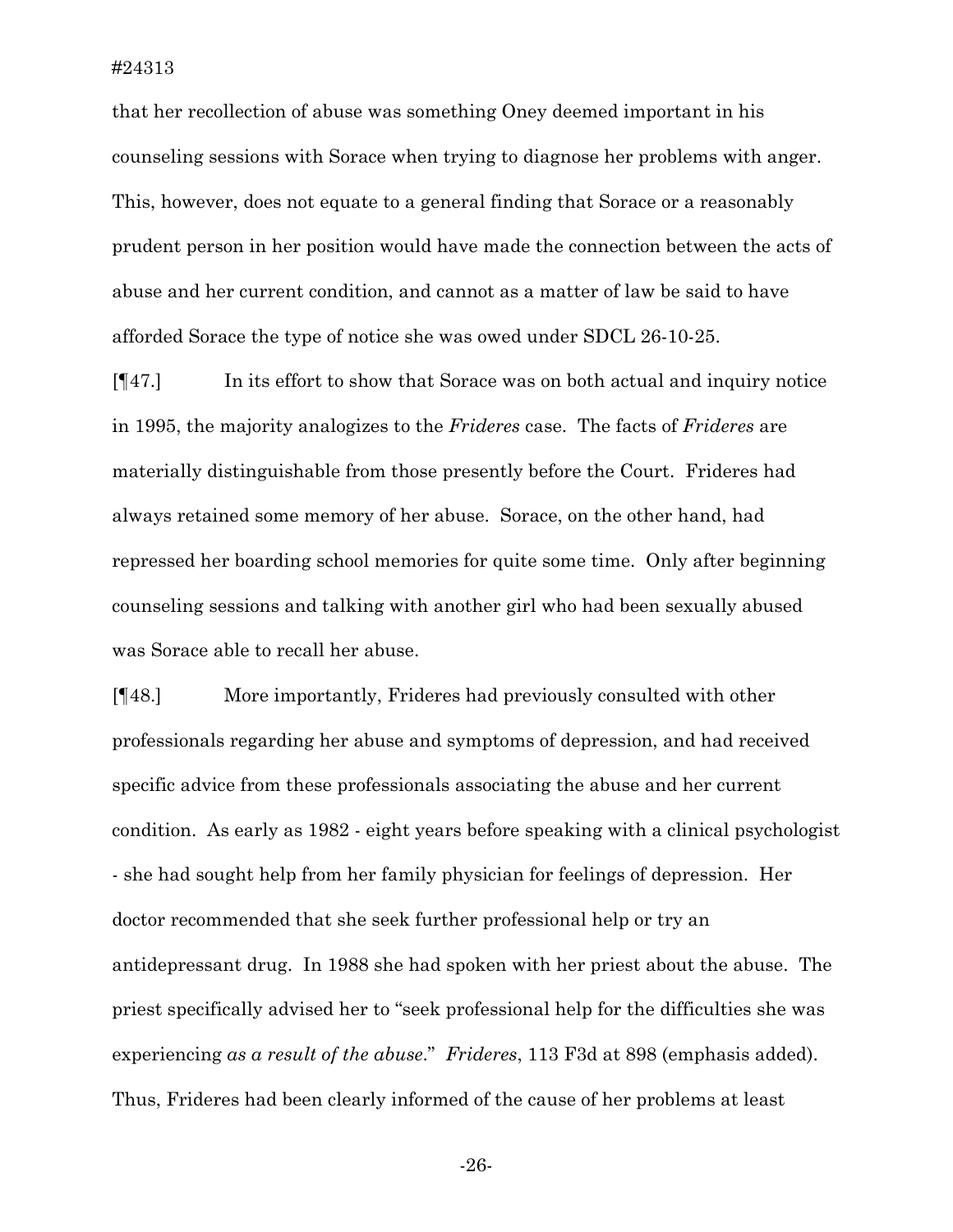several years prior to filing suit. In contrast, Sorace had minimal contact with any medical, psychological, or clerical professionals prior to her treatment with Dr. Snow. It is true that Sorace had gone to counseling with Ron Oney in 1995, but she did not discuss her abuse with him at that time, because she could not remember it. Sorace's memories of abuse came back later in 1995, but her only subsequent contact with Oney was a phone call. After telling Oney that she had indeed been sexually abused as a child, he vaguely suggested that "that's what I was trying to get out of you." Oney's advice lacked the clarity present in *Frideres* and would not "prompt a reasonably prudent person to seek out information regarding his or her injury or condition and its cause." *Supra* ¶18.

[¶49.] Even if Sorace's deposition testimony was sufficient to presumptively establish actual or inquiry notice, I disagree with the majority's holding that Sorace has "failed to raise a specific issue of material fact disputing her 1995 discovery of the abuse and some of the injury caused by that abuse." *Supra* ¶26. Dr. Snow's affidavit does exactly that.

[¶50.] In his affidavit, Dr. Snow diagnoses Sorace's condition as Chronic Posttraumatic Stress Disorder and states that Sorace "was not emotionally and/or psychologically equipped to recognize that condition as being related to the sexual abuse trauma[.]" He then explains the self-concealing nature of childhood sexual abuse, noting that "[t]he memories and understanding of the effects of the trauma are, therefore, not otherwise fully understood, appreciated, or, in some instances, even remembered by the victim." Indeed, this Court has previously recognized the repressive symptoms that a victim of childhood sexual abuse may endure:

-27-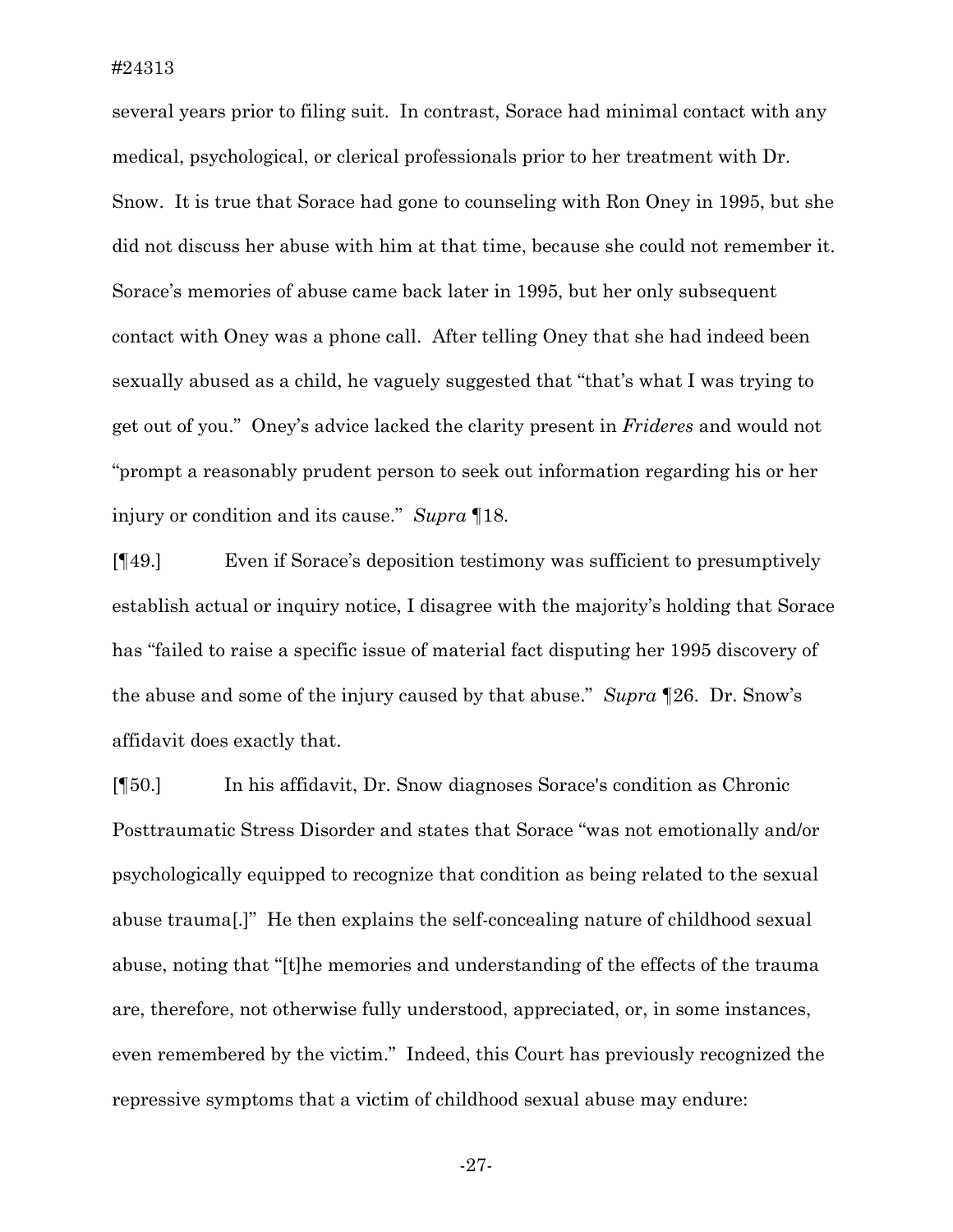Imagine being pricked on the arm with a pin. At first, such an intrusion would be disturbing, but with time might seem uneventful. Now imagine the pin carried a dreaded affliction, only discoverable after years of incubation. Such is often the nature of childhood sexual abuse. Many children only realize years later the true significance of the abuse they endured, especially in cases where the molestation occurred at the hands of family members or other trusted individuals. For some children, sexual violation is so traumatic it becomes psychologically self-concealing, if only to preserve sanity. For this reason, our Legislature enacted SDCL 26-10-25 creating a discovery rule for adult survivors of child sex abuse.

*Stratmeyer*, 1997 SD 97, ¶13, 567 NW2d at 222, 23. Sexual abuse at an early age prompts involuntary coping mechanisms which can prevent victims from making the causal connection between their past abuse and the psychological problems they experience as adults. *Id*. ¶19, 567 NW2d at 224. According to Dr. Snow, these combined circumstances made it "unrealistic for Ms. Sorace to comprehend or otherwise discover that she suffered from the condition I have diagnosed, as a result of the childhood sexual abuse, without counseling[.]"

[¶51.] Nevertheless, the Court disregards Dr. Snow's 2006 diagnosis as "irrelevant," arguing that it merely represents the subsequent discovery of a "new injury." *Supra* ¶24. The Court reads Dr. Snow's affidavit too narrowly. Chronic Posttraumatic Stress Disorder is not a "new injury," but rather a specialized medical/psychological term encompassing and describing the symptoms that Sorace had previously exhibited, *i.e.*, anger management problems. These same problems, regardless of their name, have resonated in Sorace for many years and yet, until recently, Sorace was unable to make the connection between the abuse and her anger issues. Dr. Snow's affidavit explaining the self-concealing nature of childhood

-28-